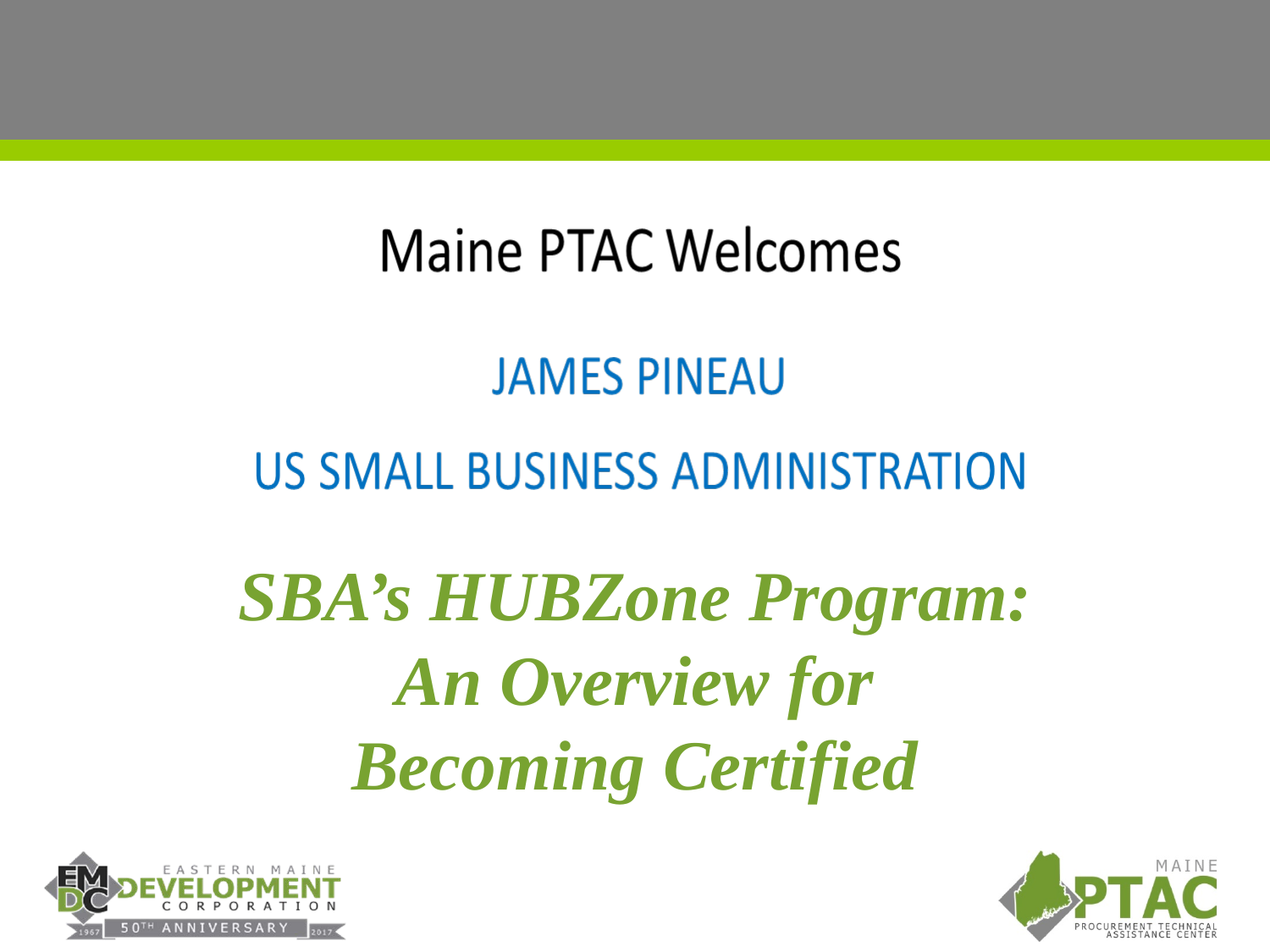#### *This Presentation Will Cover*

- What is a HUBZone?
- HUBZone eligibility criteria
- The Process to Apply
- The Required Inputs and Documents
- Best Practices and Things to Be Aware of
- Maine PTAC Services and the HUBZone Program



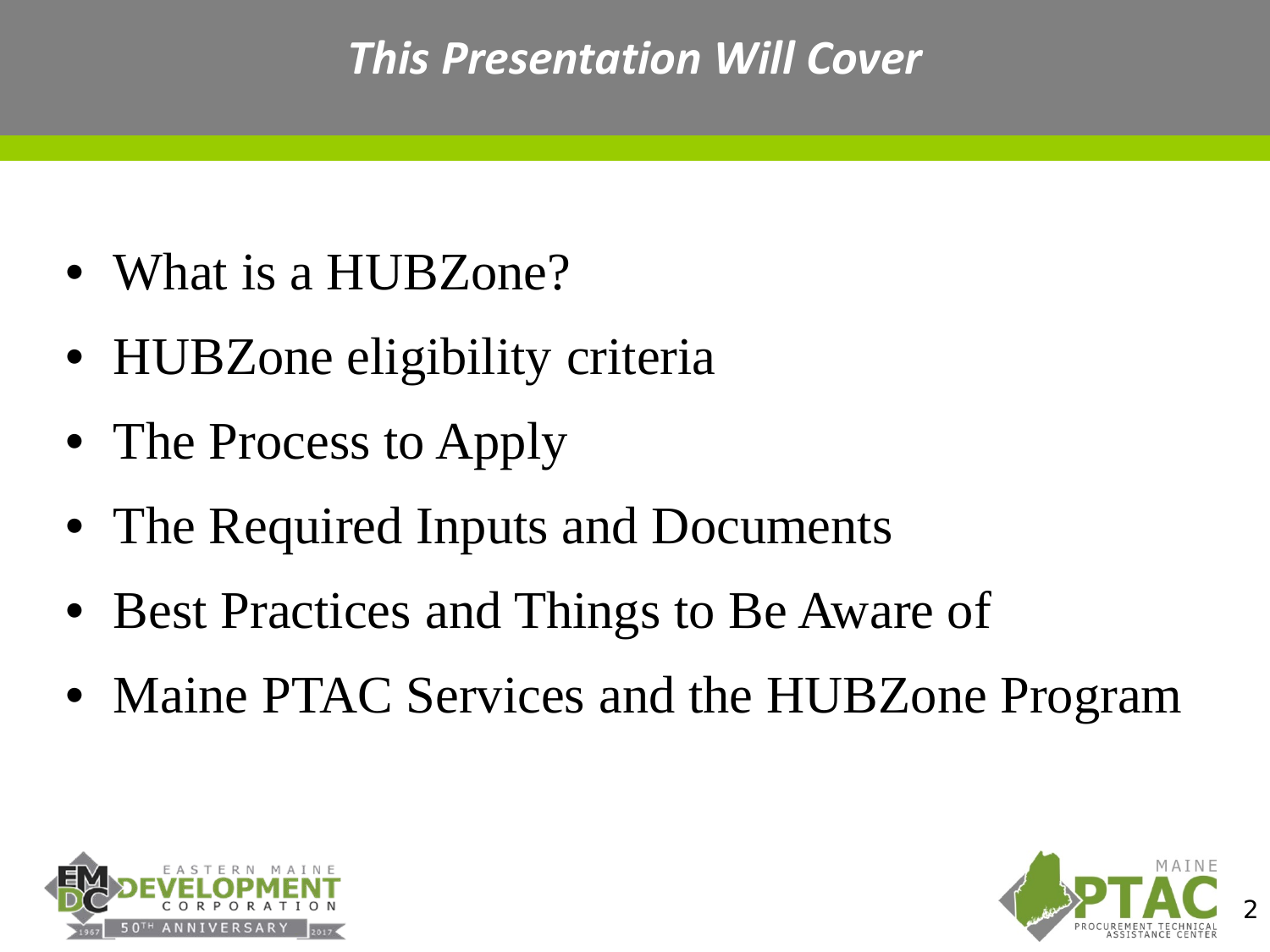#### *What is HUBZone?*

- Historically Underutilized Business Zone
- Program is designed to help small firms in certain communities gain access to federal contract opportunities
- HUBZone areas: typically areas of low median household incomes or high unemployment, or both
- At any given time, there are approximately 5,000 small firms certified in the HUBZone program ,but only 11 in Maine.



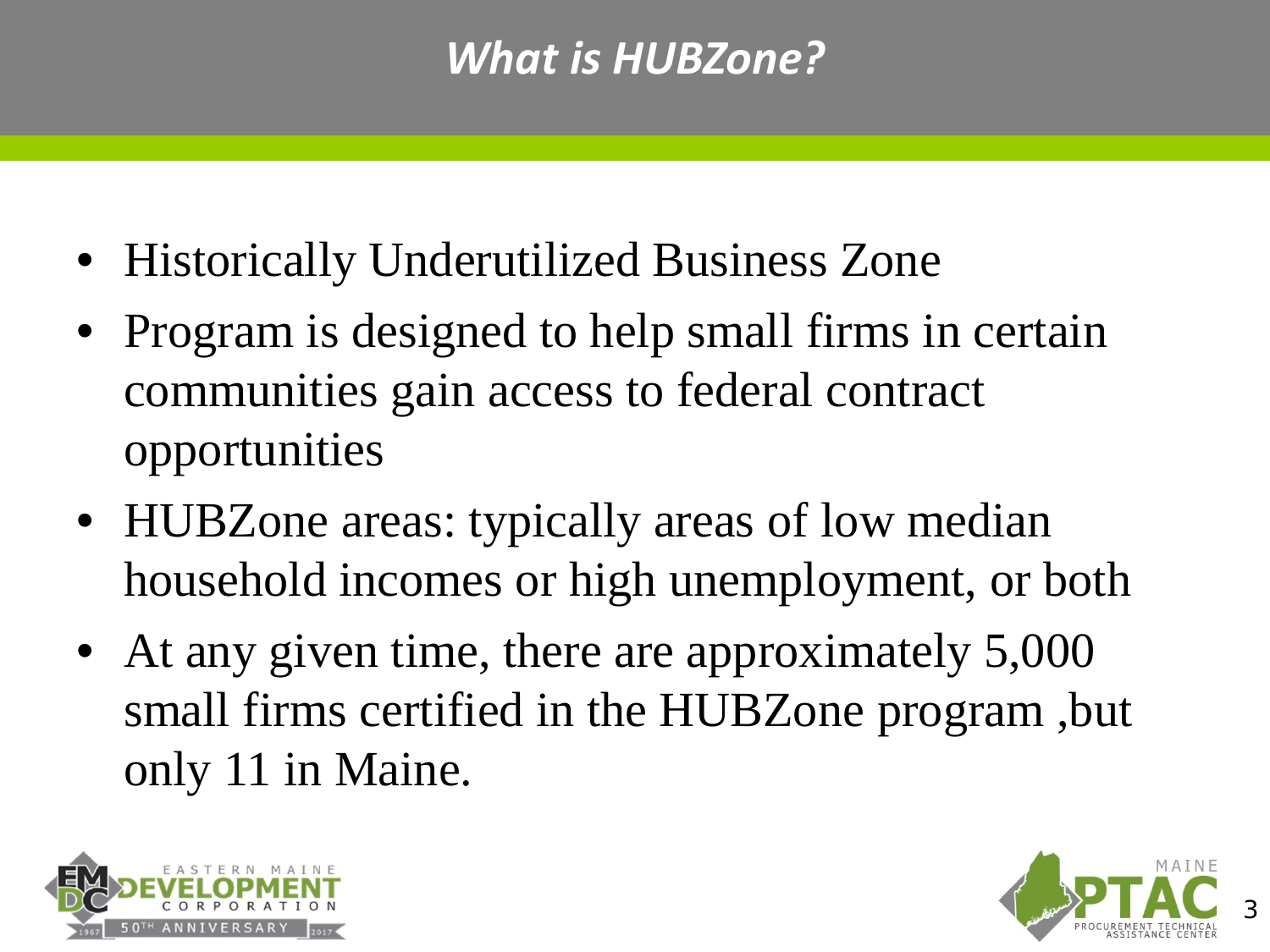A designated HUBZone provides federal contracting assistance to qualified small firms in order to:

- Increase employment opportunities
- Stimulate capital investment
- Empower communities through economic leveraging



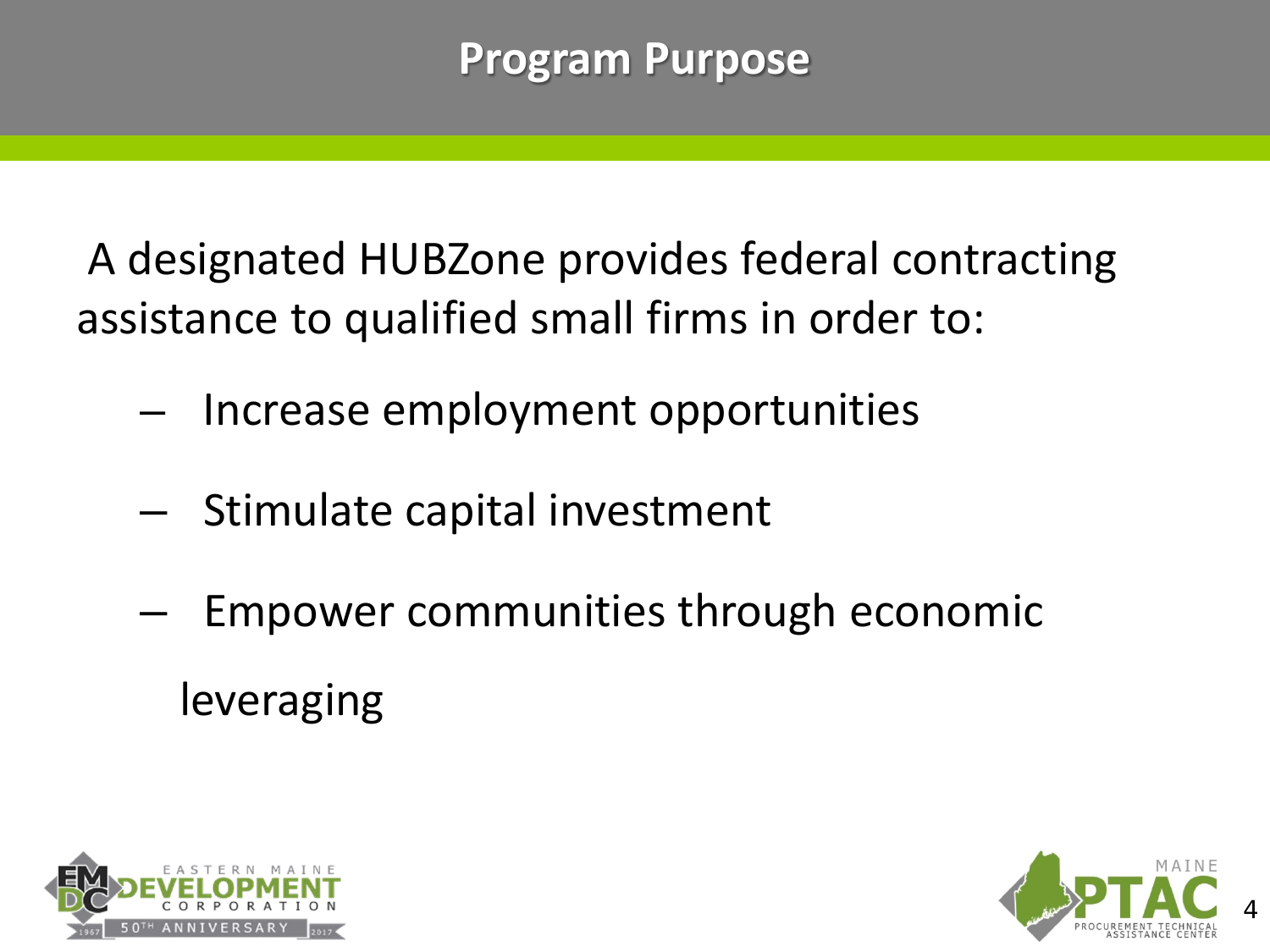#### *Key Program Benefits*

The government has a mandate of awarding 3% of all prime contract dollars to HUBZone firms. Prime contractors have the same mandated goals

#### Two mechanisms:

- Contract set-asides and sole source
- 10% price evaluation preference applied to full and open competition



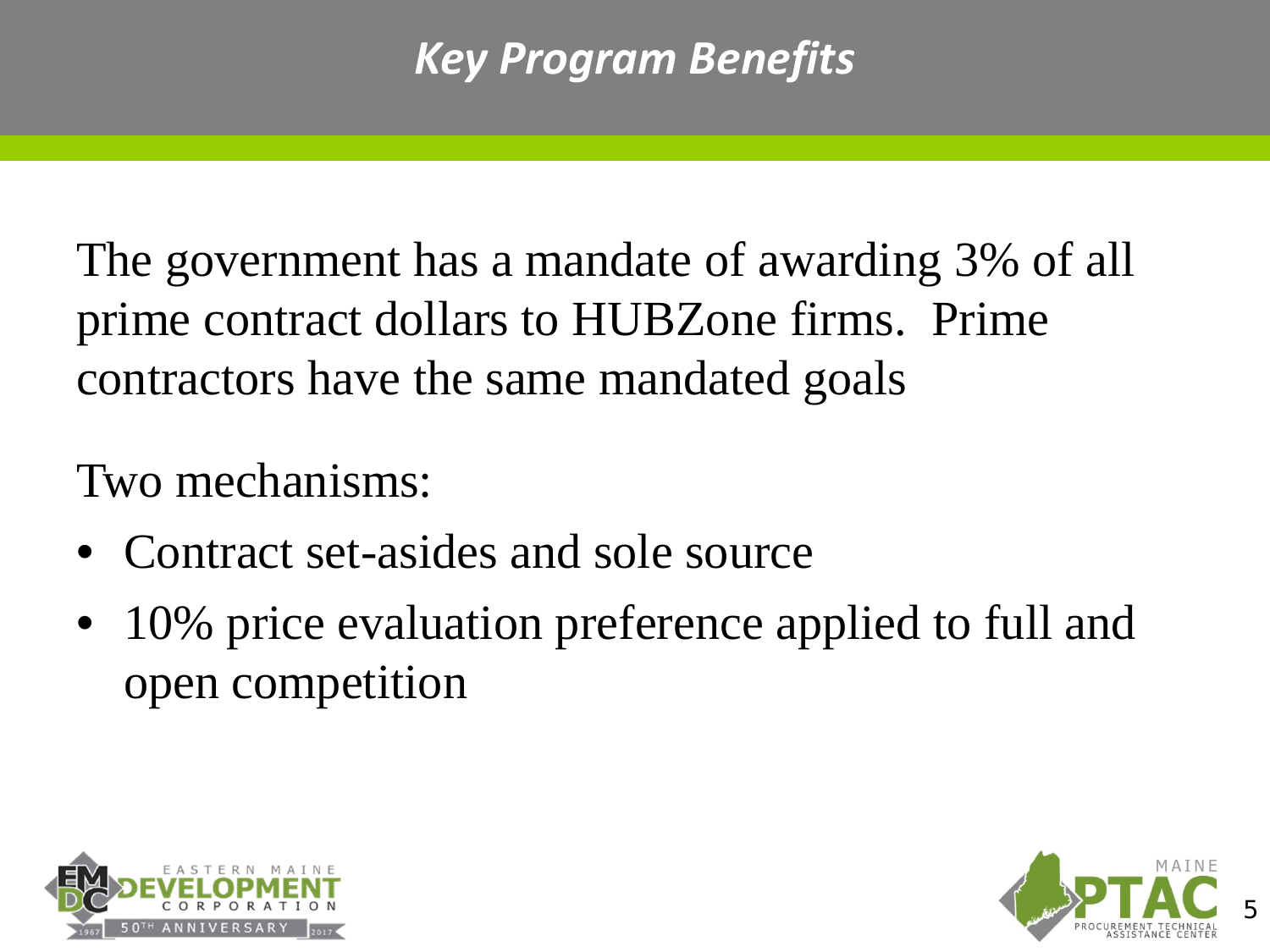#### *Where are the HUBZones?*

- There are 5 kinds of HUBZones:
	- Qualified Nonmetropolitan County\*
	- HUBZone Qualified Census Tract\*
	- Indian Land
	- Qualified Base Closure Areas
	- Qualified Disaster Areas

\*When a county or tract loses its HUBZone qualification, it is redesignated for three years.

The SBA recently announced they will change the HUBZone map once every five years.



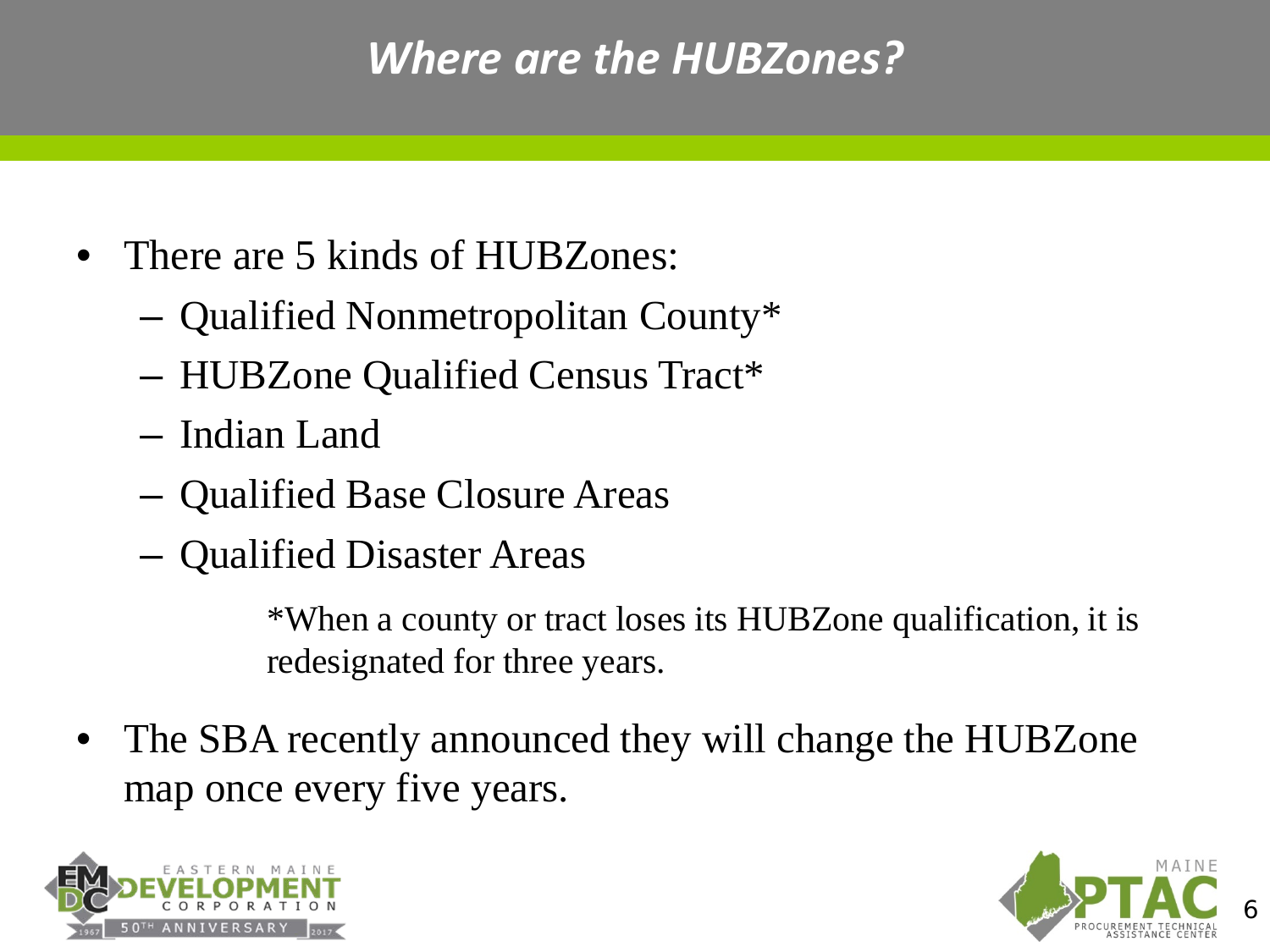#### *Eligibility Requirements*

- Small business (by SBA standards)
- Owned and controlled by at least 51% U.S. citizens or a community development corporation, an agricultural cooperative, or an Indian tribe
- Principal office must be located within a designated HUBZone
- At least 35% of its employees must reside in a HUBZone
- Note: Different rules apply for Tribal Governments, Alaska Native Corporations, Community Development Corporations, Native Hawaiian Organizations, and small agricultural cooperatives.



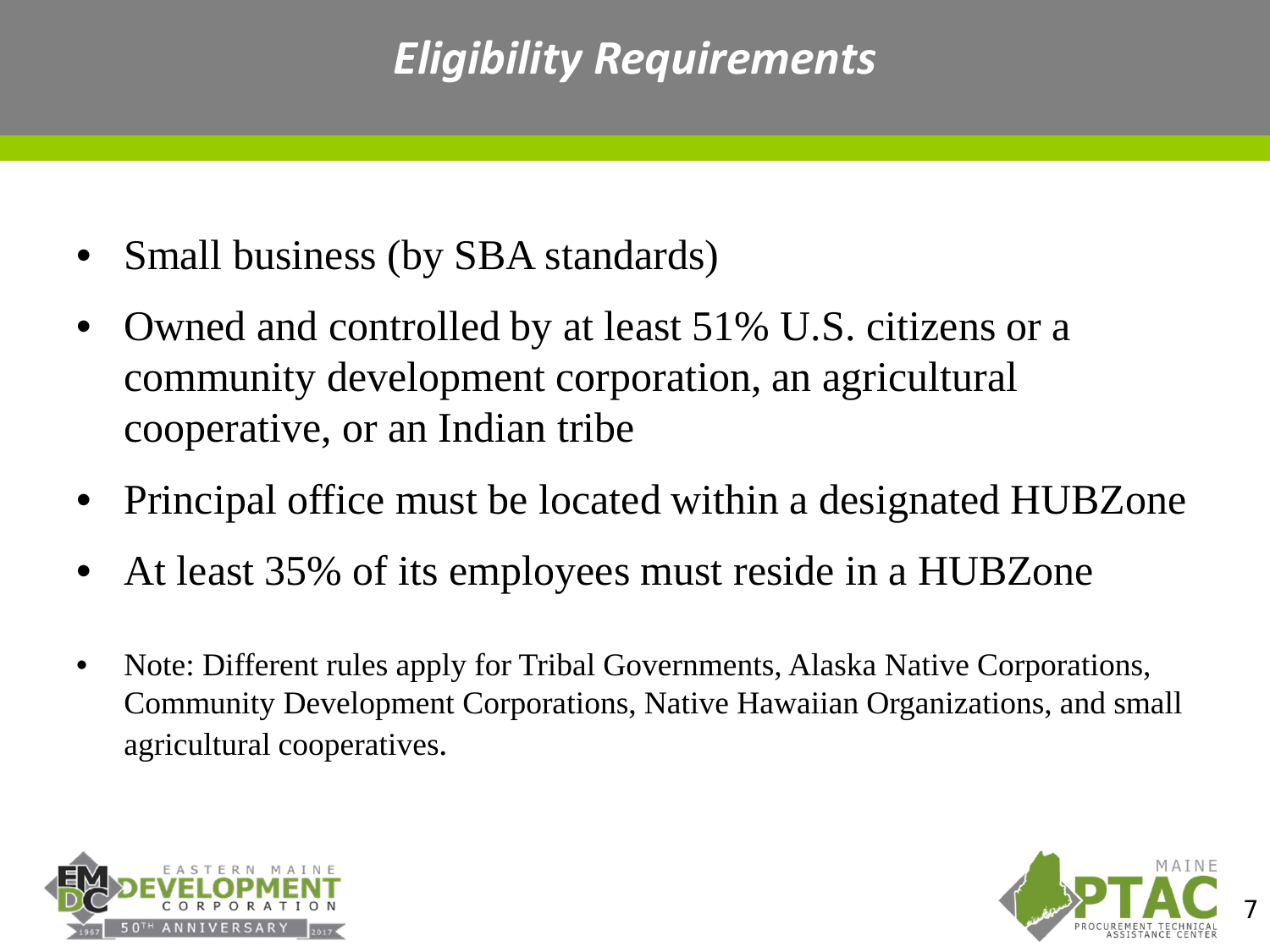- At time of application for certification a firm must meet SBA's size standards for its primary NAICS code
- At time of initial contract offer a HUBZone certified firm must be small for the size standard corresponding to the NAICS code assigned to the contract.



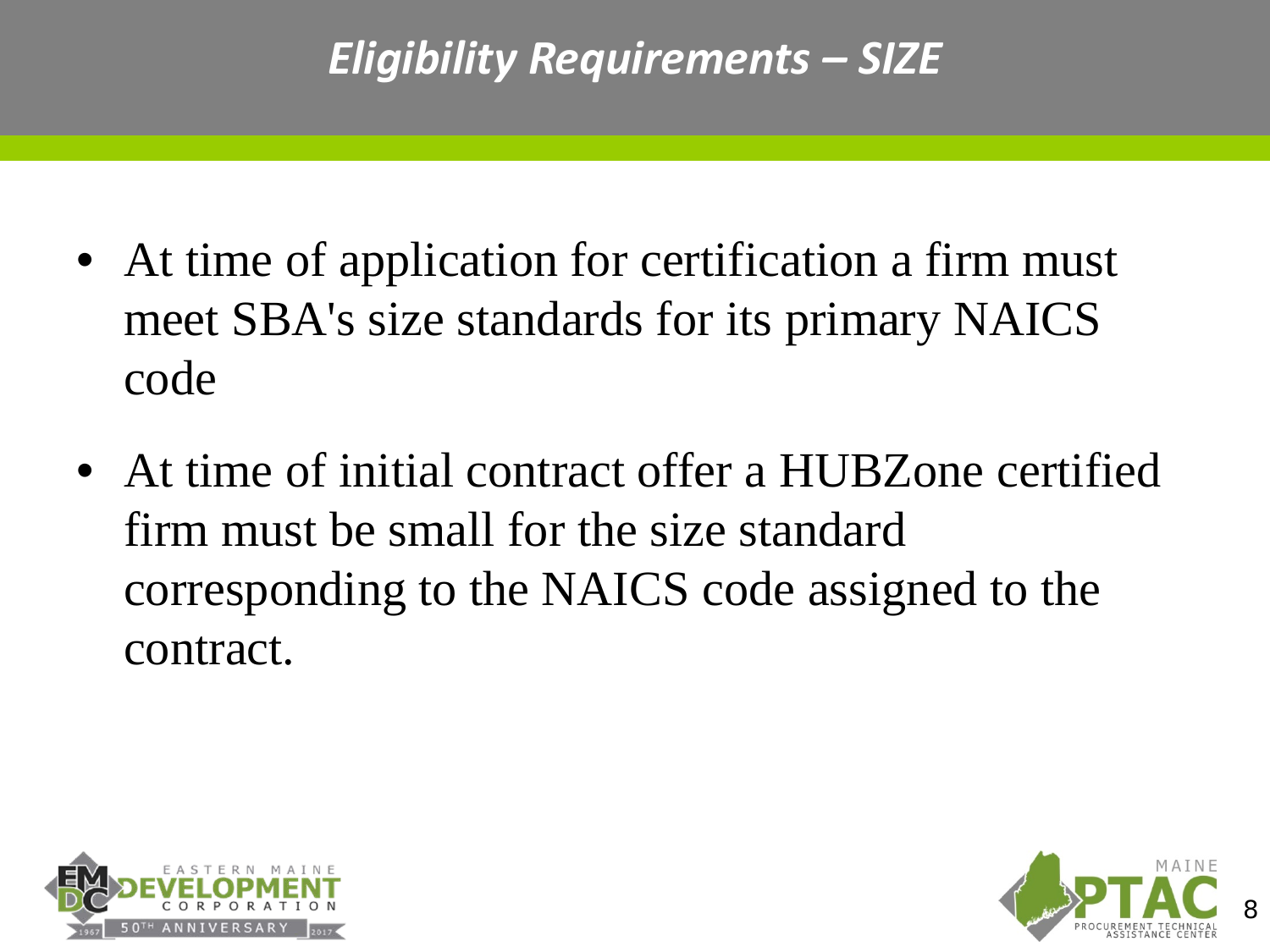#### *Eligibility Requirements – Ownership by Individuals*

- Business must be directly and unconditionally owned and controlled by at least 51% U.S. citizens
- Citizen means a person born or naturalized in the United States. SBA does not consider holders of permanent visas and resident aliens to be citizens
- Person means a natural person



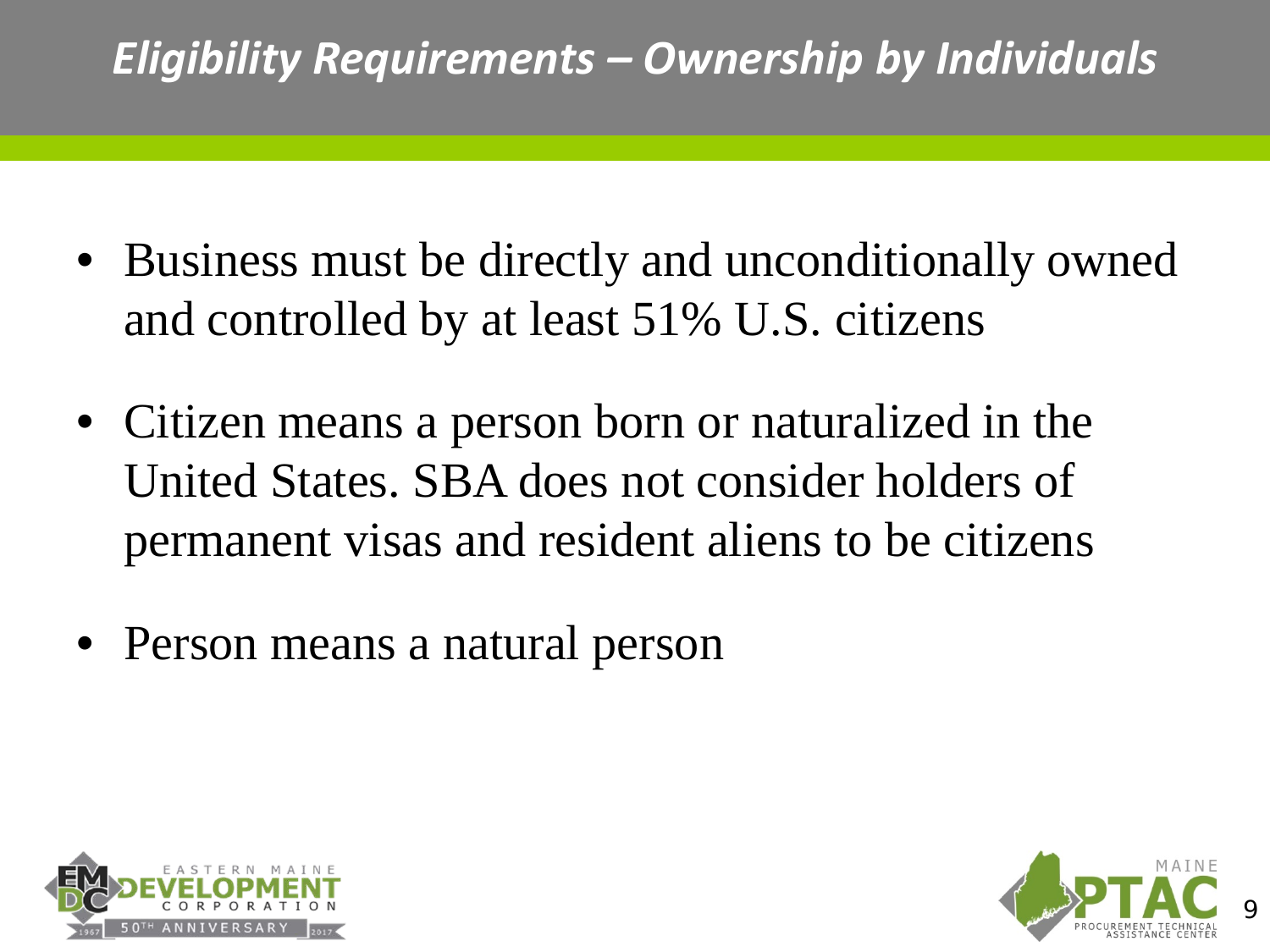#### *Eligibility Requirements – Ownership by Entities*

Firms may be owned by:

- Tribal Governments
- Alaska Native Corporations
- Native Hawaiian Organizations
- Community Development Corporations
- Small Agricultural Cooperatives



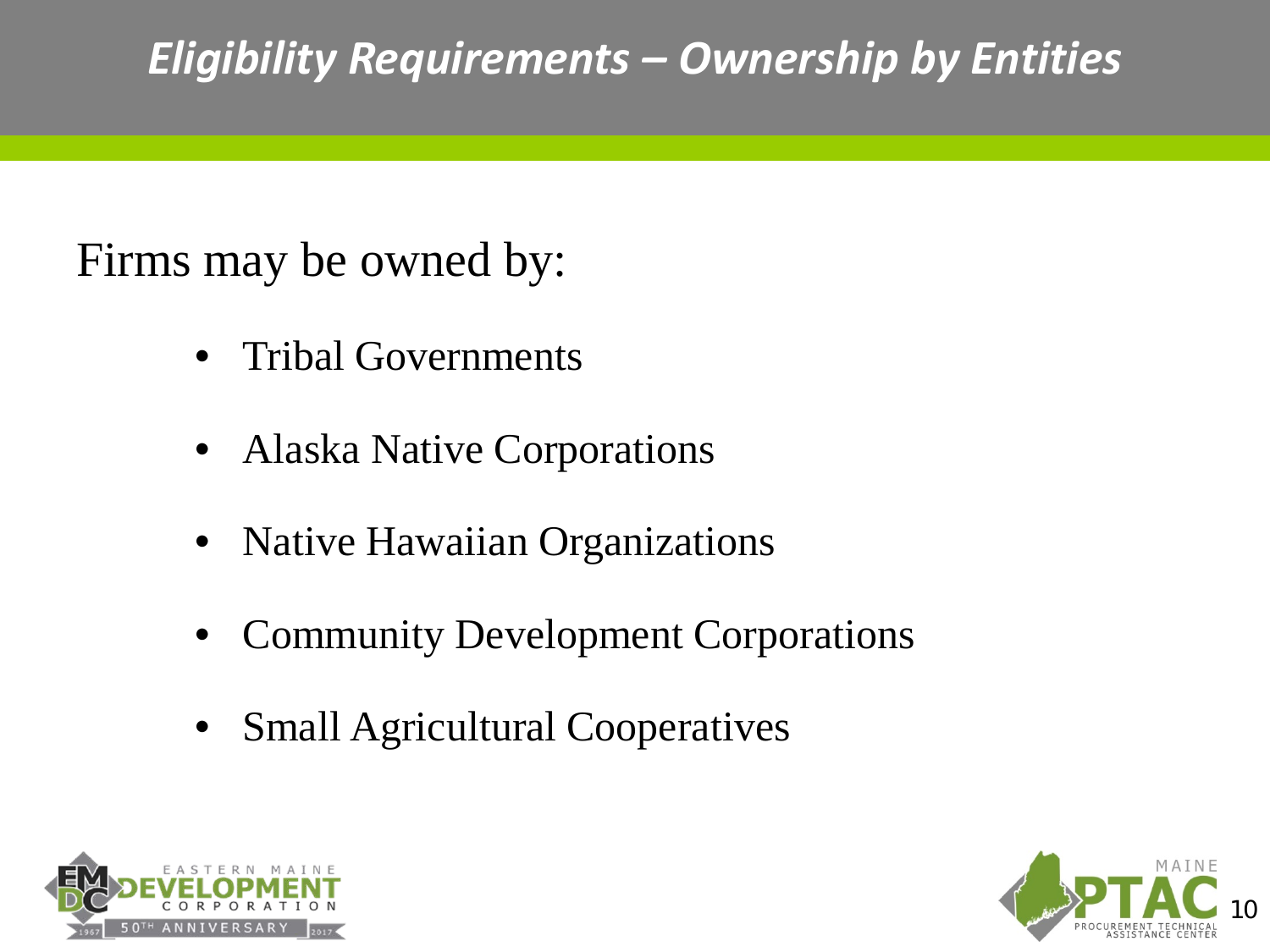#### *Eligibility Requirements – Principal Office*

- Principal office must be located within a designated HUBZone
- Principal office means the location where the greatest number of the concern's employees at any one location work
- For firms whose "primary industry" is service or construction, the determination of principal office excludes employees who perform the majority of their work at job-site locations to fulfill specific contract obligations



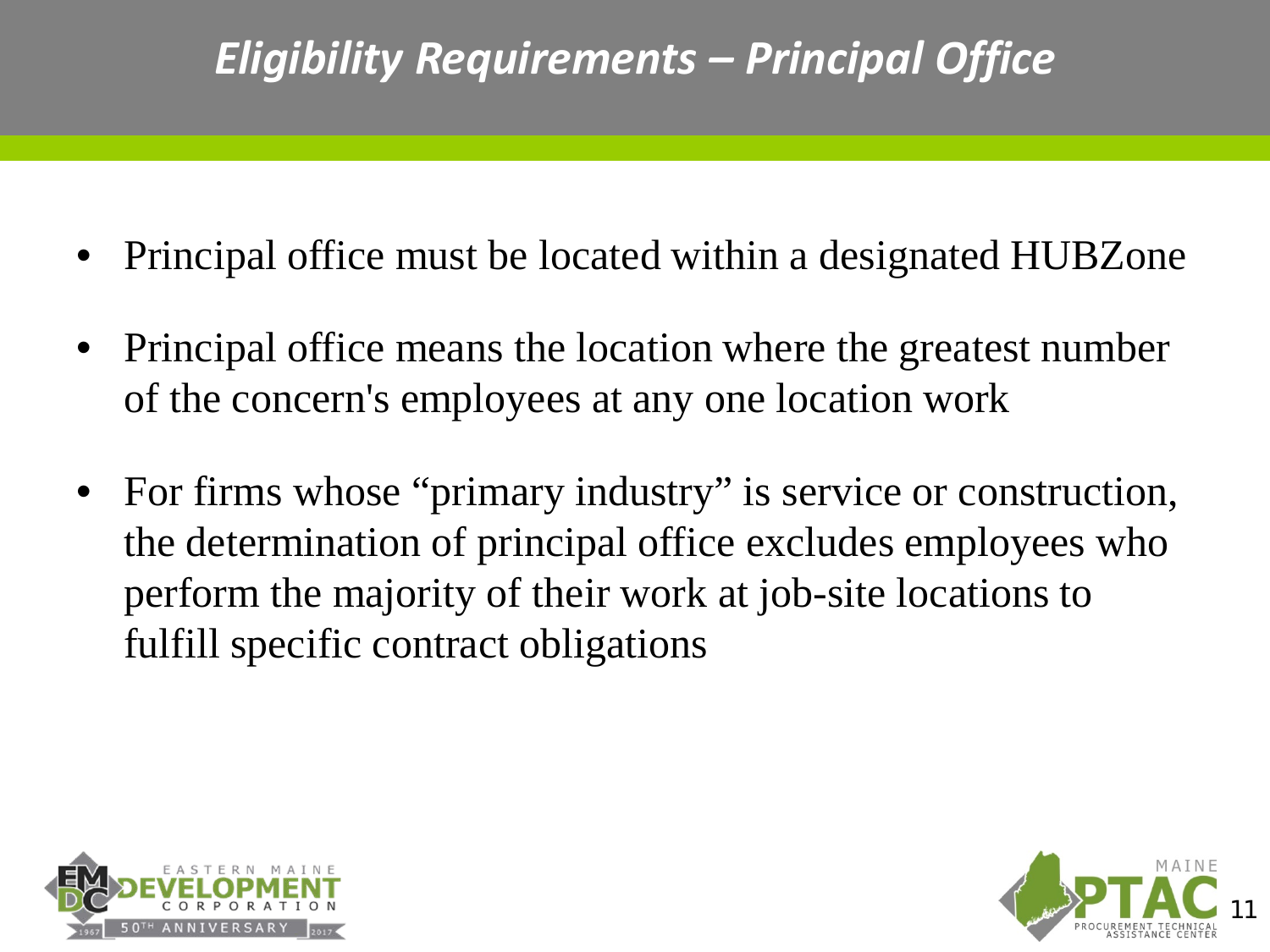#### *Eligibility Requirements – 35% residency*

- At least 35% of its employees reside in a HUBZone
- When determining the percentage of employees that reside in a HUBZone, if the percentage results in a fraction, round up to the nearest whole number
- SBA defines *reside* means to live in a primary residence at a place for at least 180 days, or as a currently registered voter, and with intent to live there indefinitely



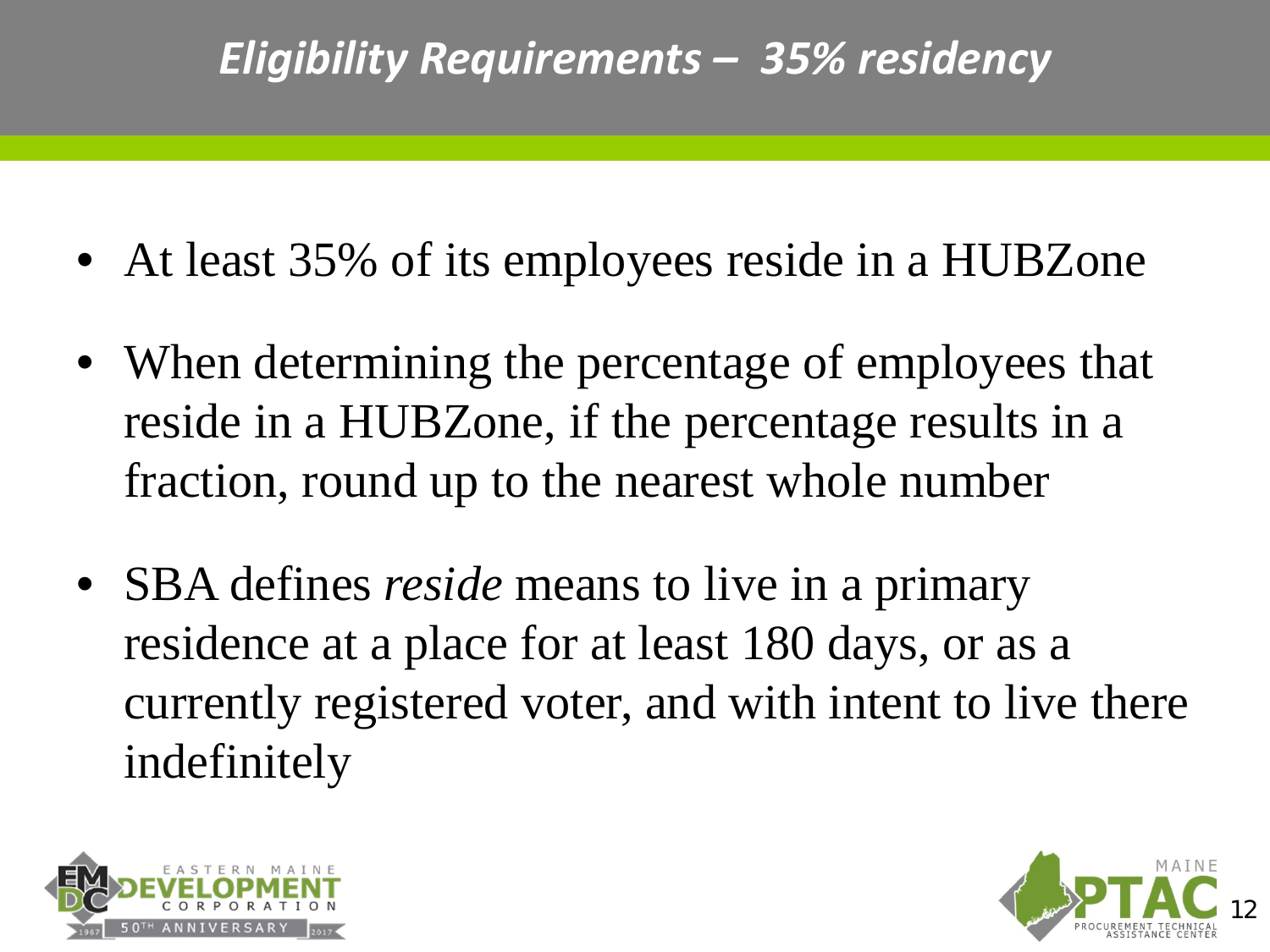#### **Employee Definition**

- Employee means all individuals employed on a fulltime, part-time or other basis, so long as that individual works a minimum of 40 hours per month.
- If an individual has an ownership interest in and works for the HUBZone small business concern a minimum of 40 hours per month, that owner is considered an employee regardless of whether or not the individual receives compensation.



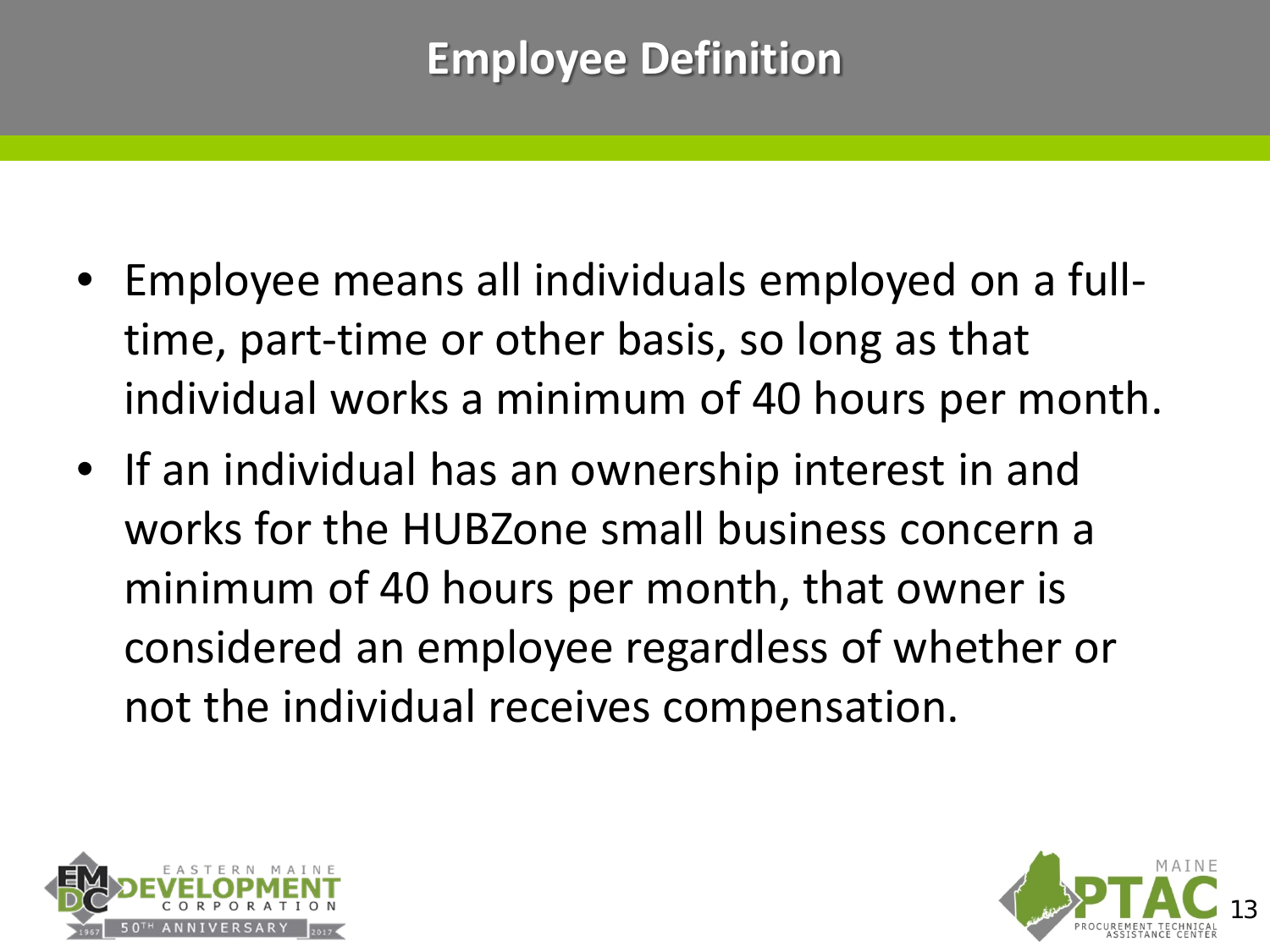#### *The Basic Application Process*

- Make sure your SAM account is current
- Create an account on SBA's General Login System (GLS)
- Collect information for the HUBZone application
- Enter/Submit the electronic HUBZone application
- Verify the application
- Collect the relevant supporting documents
- Upload the supporting documents



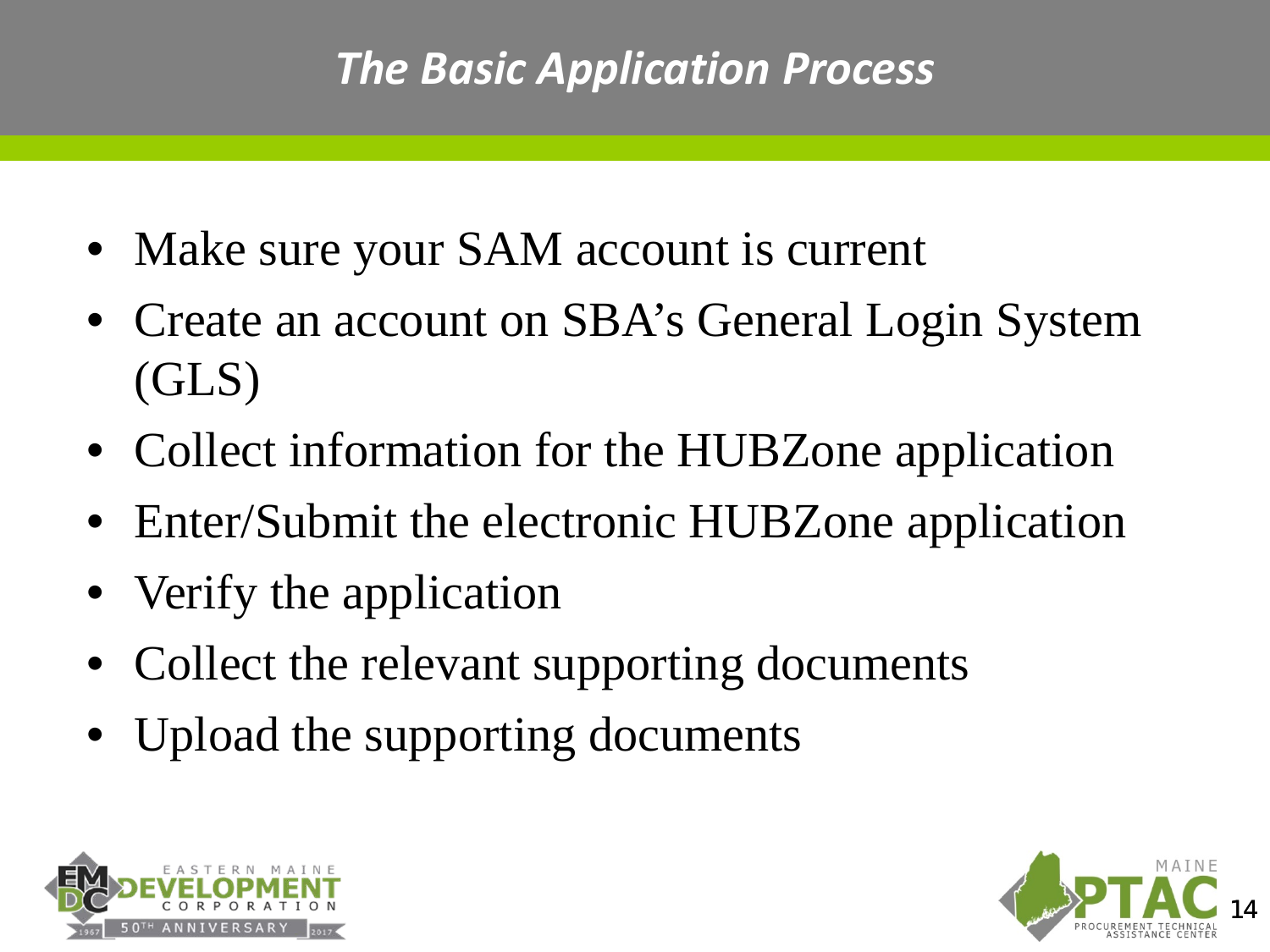#### *GLS Account Creation*

#### Go to<https://eweb.sba.gov/gls> and request a User ID





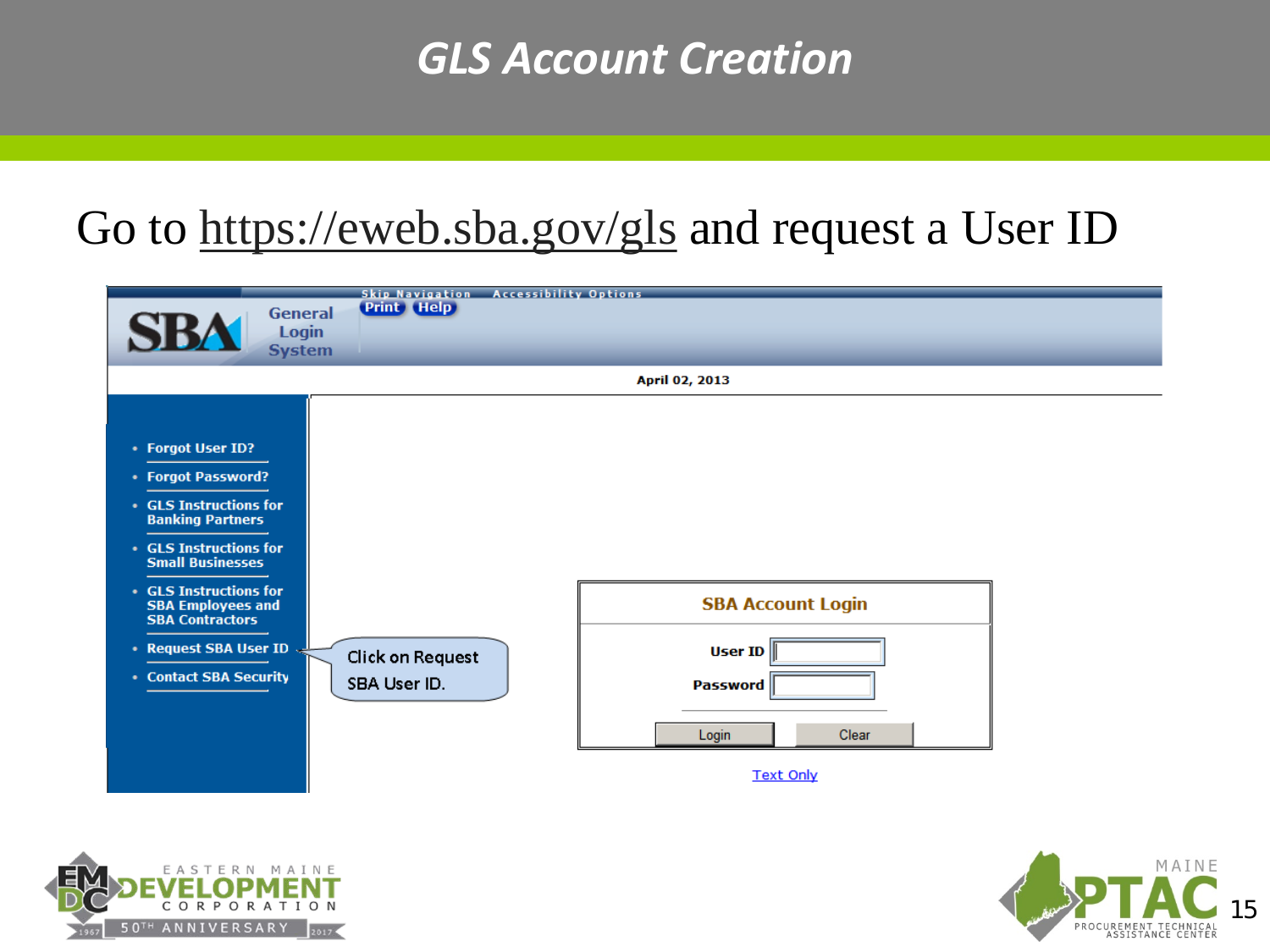#### *GLS Account Creation (cont)*

• After setting up the GLS account, log out

• Stop there and begin developing the data for the application



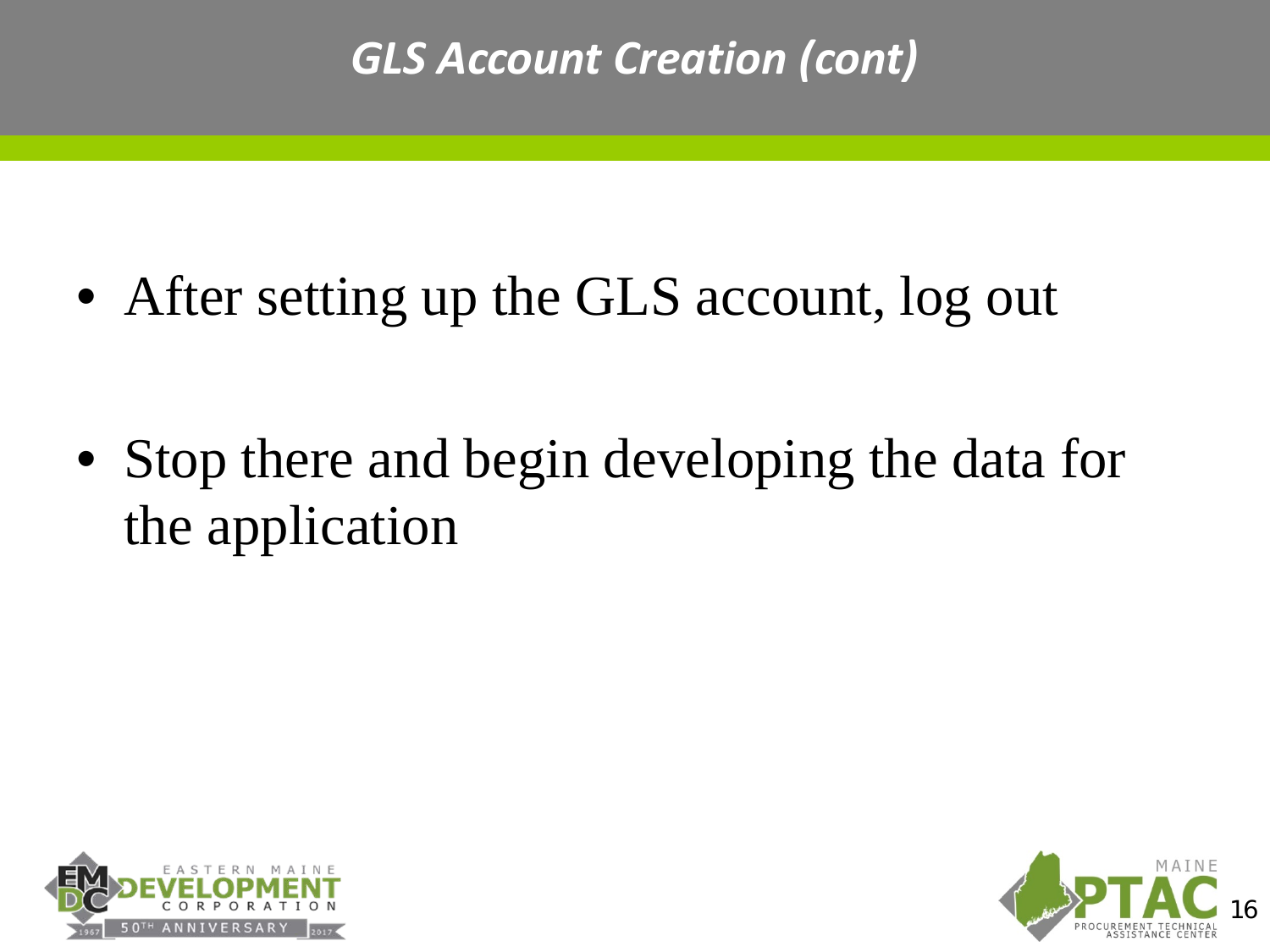#### *Information for the Application*

- The application must be submitted in one sitting and pages have a 60 minute time limit, so you must prepare the inputs in advance
- Download the Application Guide [https://www.sba.gov/sites/default/files/files/HUBZone\\_Application\\_Guide.](https://www.sba.gov/sites/default/files/files/HUBZone_Application_Guide.pdf) [pdf](https://www.sba.gov/sites/default/files/files/HUBZone_Application_Guide.pdf)
- Some of the information on the business will be imported from SAM



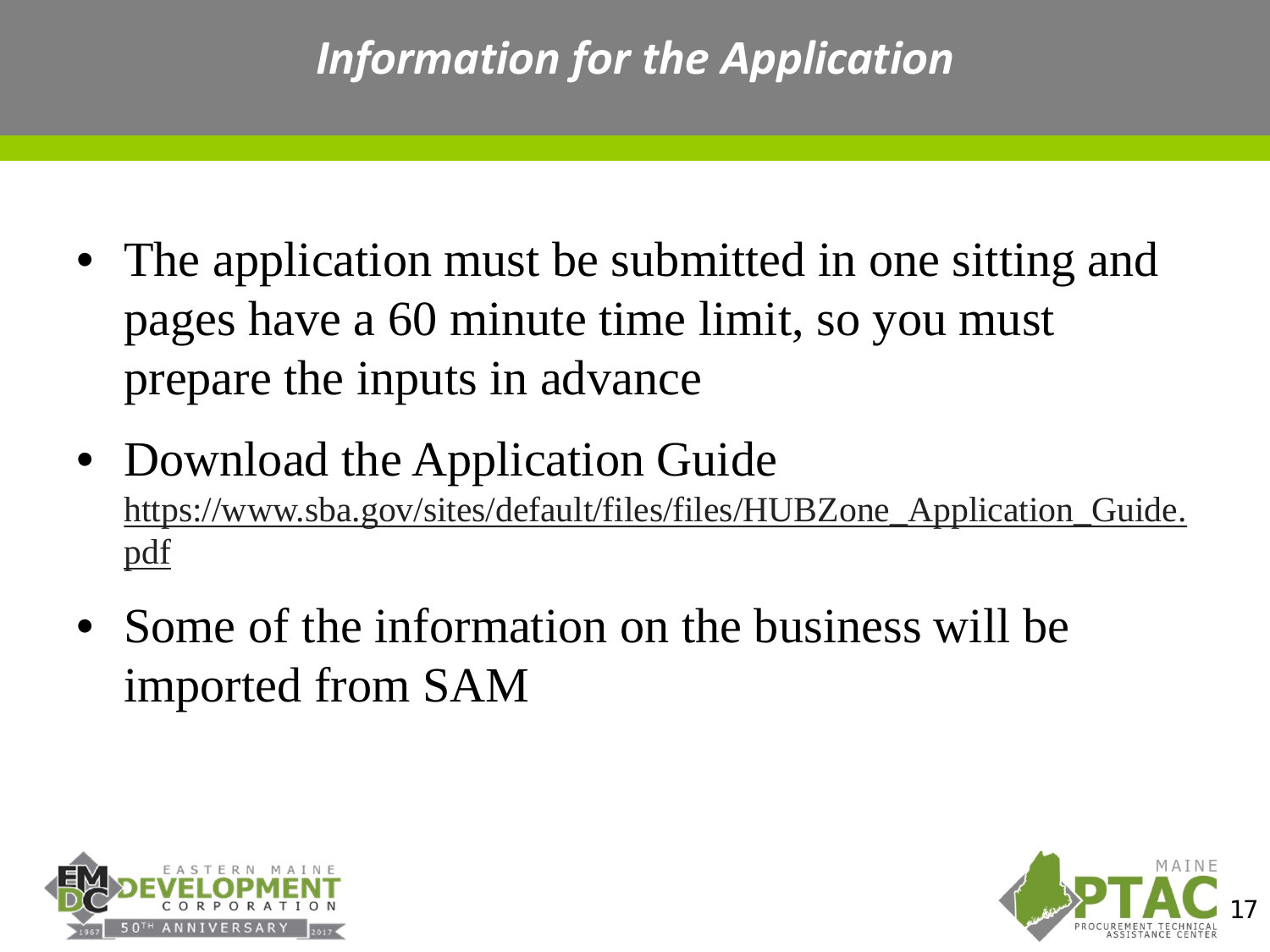#### *The Electronic Application*

- Section A Location in Qualified HUBZone
	- Verification of Principle Office location
- Section B General Business Information
	- Annual receipts, # employees (much comes from SAM)
- Section C Ownership and Control
	- Firm must be at least 51% owned and controlled by U.S. Citizens
	- Key "owners" must be listed
- Section D Financial Information
	- Assets, liabilities, net worth, receipts, profit
- Section E HUBZone Employment Statement
	- 35% of employees must live in a HUBZone



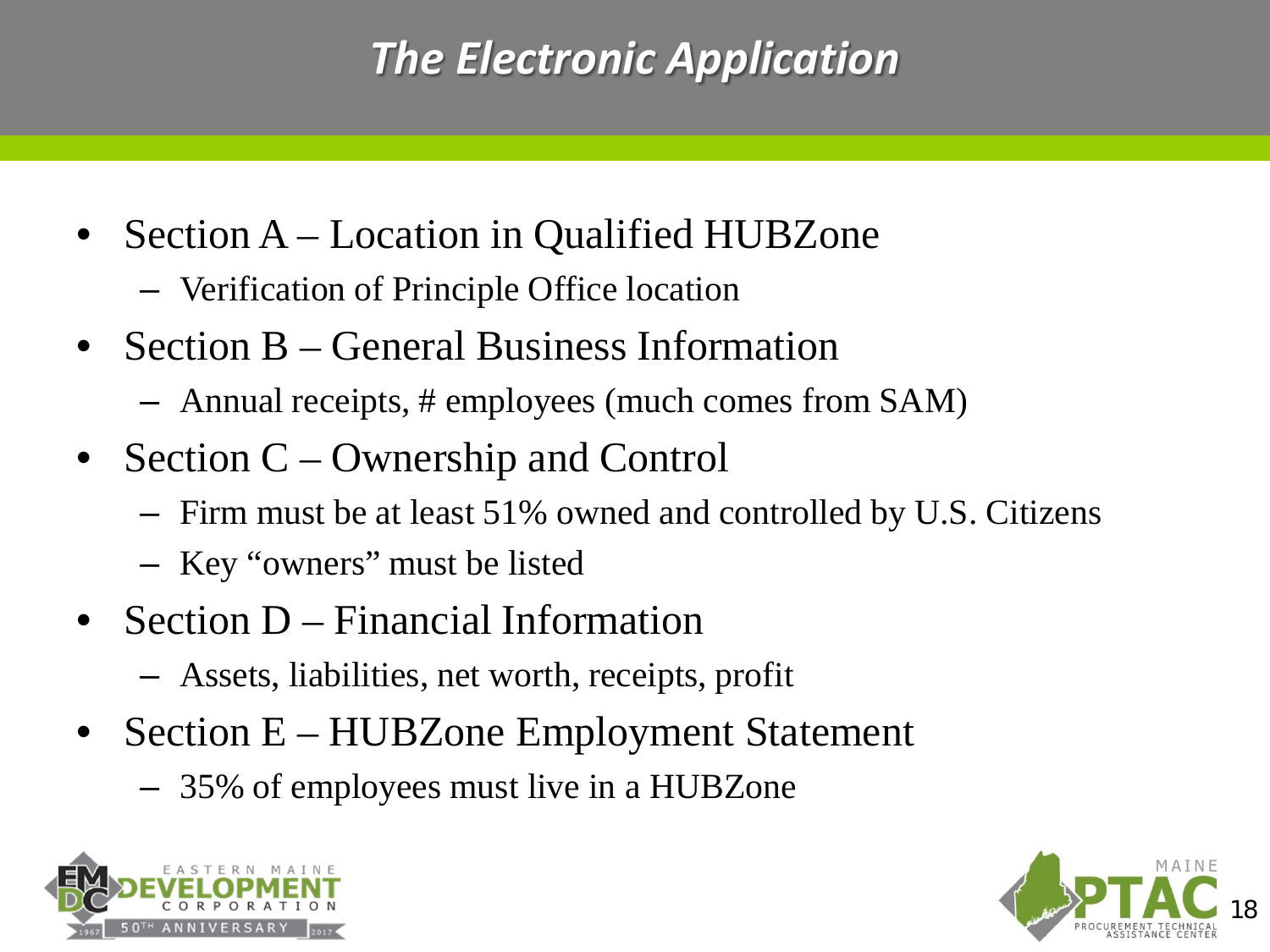#### *The Electronic Application (cont)*

- Section  $F Affiliation$ 
	- Must be "small" under the size standards
	- Affiliation is when one concern controls or has the power to control the other, or a third party or parties controls or has the power to control both. Factors such as ownership, management, previous relationships with or ties to another concern, and contractual relationships
	- You must list size and other information about any firm that you are affiliated with
- Notice of Verification
	- Person to certify the application once submitted



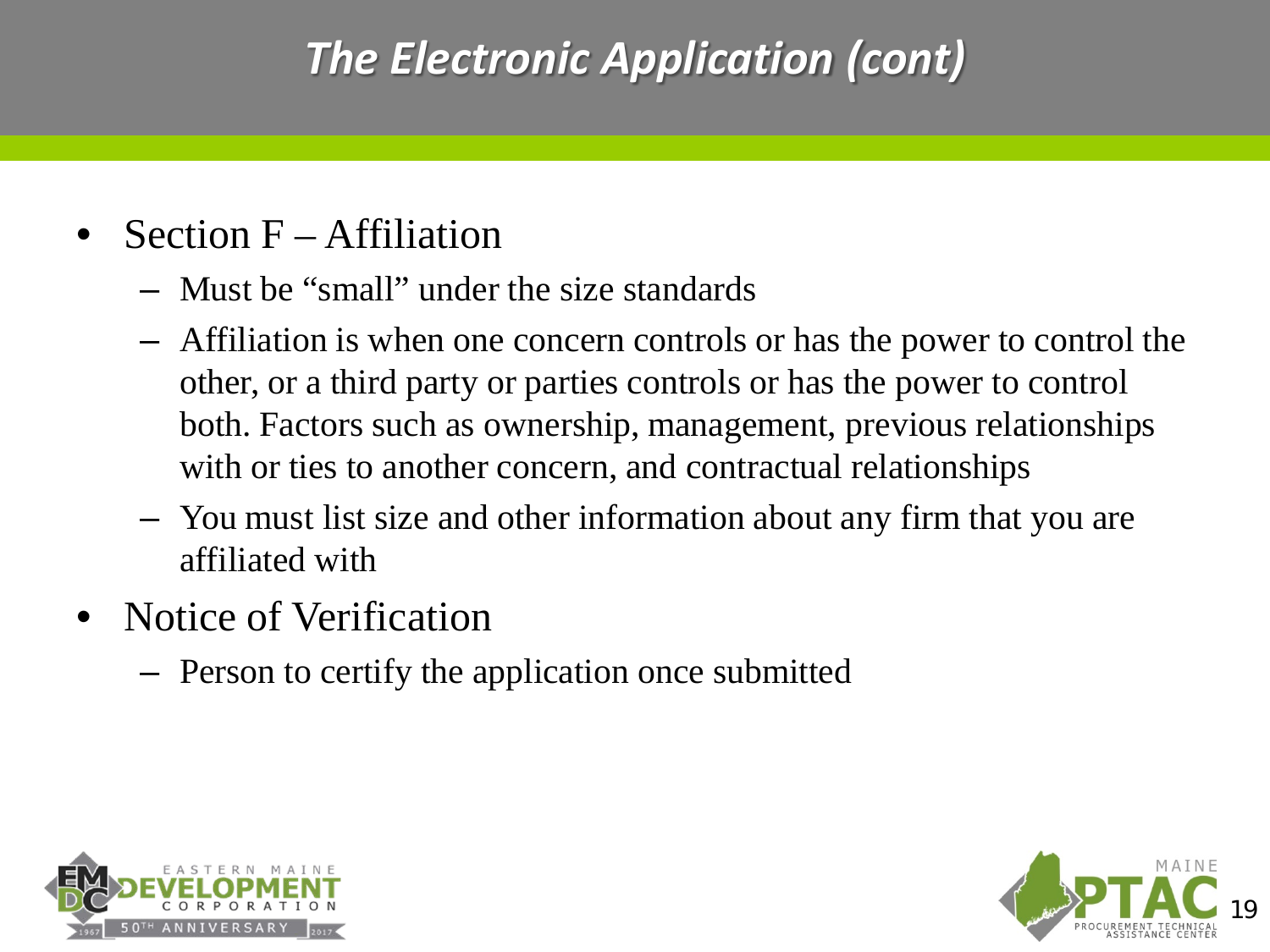#### *Submitting the Application*

- Log back into GLS and select HUBZone from your profile
- Select HUBZone Electronic Application from this screen





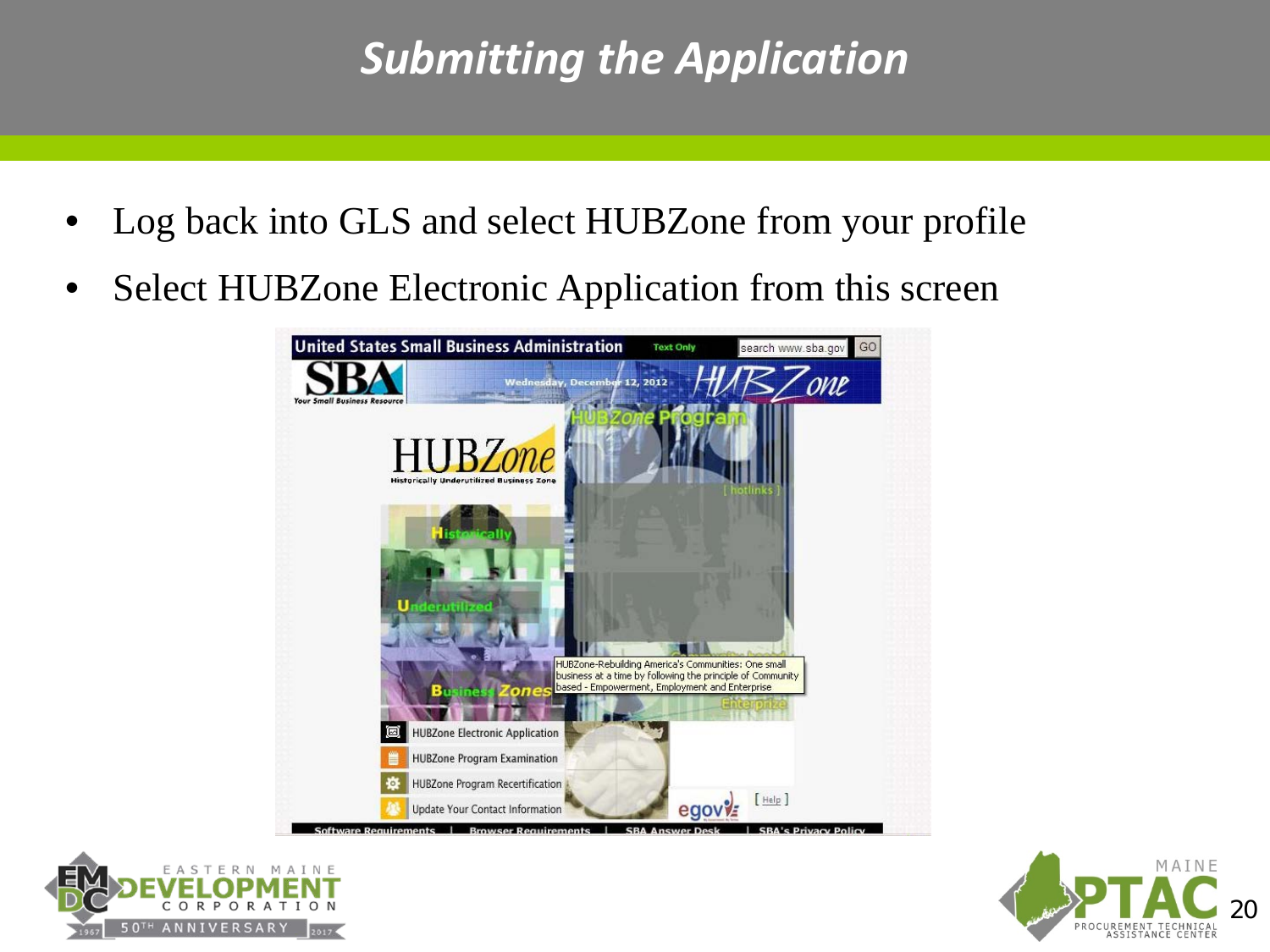#### *Submitting the Application (cont)*

- Once the application is submitted an e-mail will be sent to the person listed for certification – this is known as Electronic Verification
- You have 10 days to either verify the application, update it or withdraw it
- The application will not be processed until it is verified
- The date that that it is verified is known as the Electronic Verification Date (EVD)



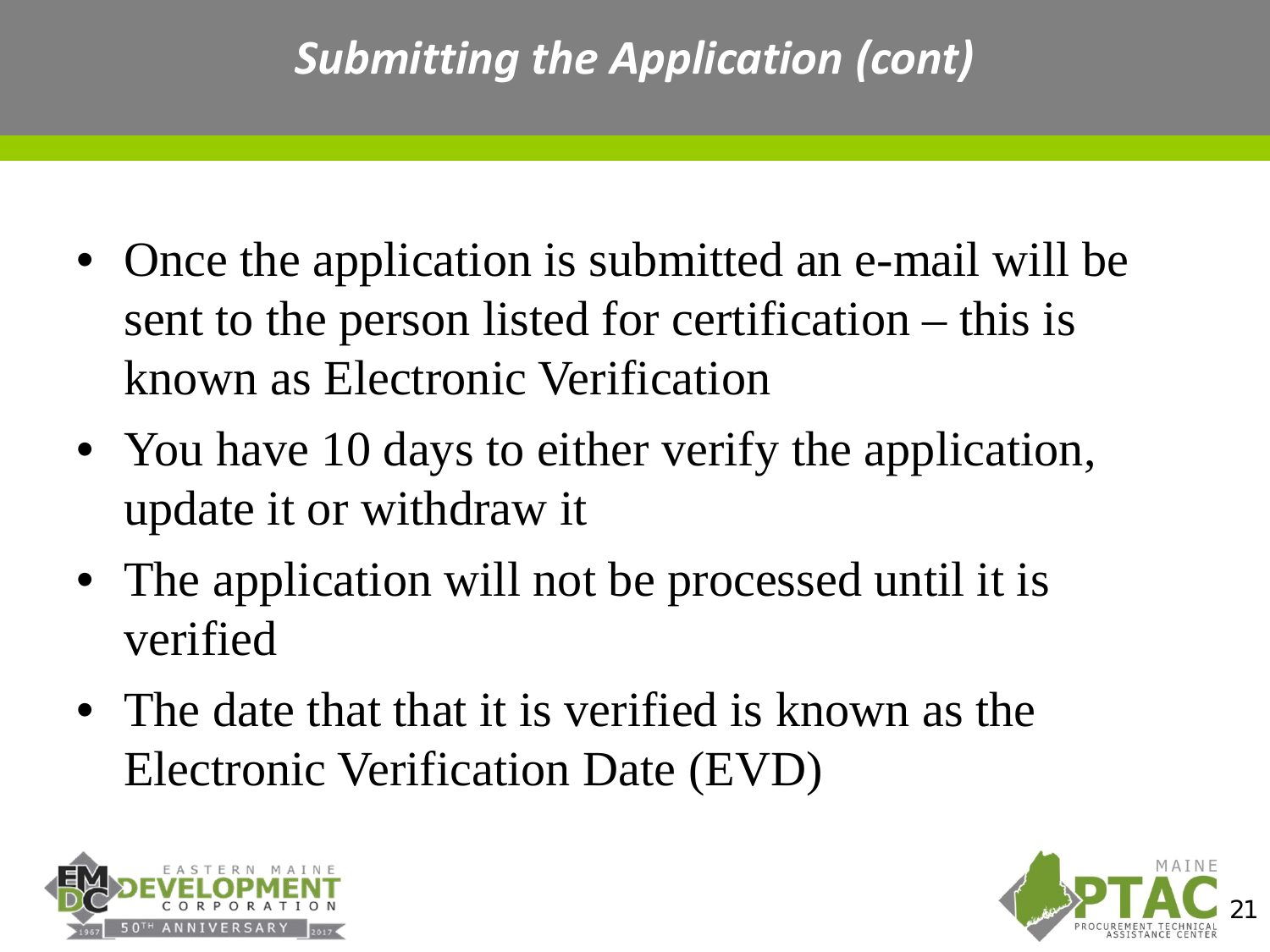- The EVD is critical to your application because:
	- It starts a 10 day window for uploading documents that support your application
	- Many of those documents are connected to EVD
		- Lease, Payroll, Utility bills
	- Once you have verified the application it can NOT be modified. If you fail to upload the supporting docs the application is cancelled. But if it is rejected, you will have to wait 90 days to resubmit



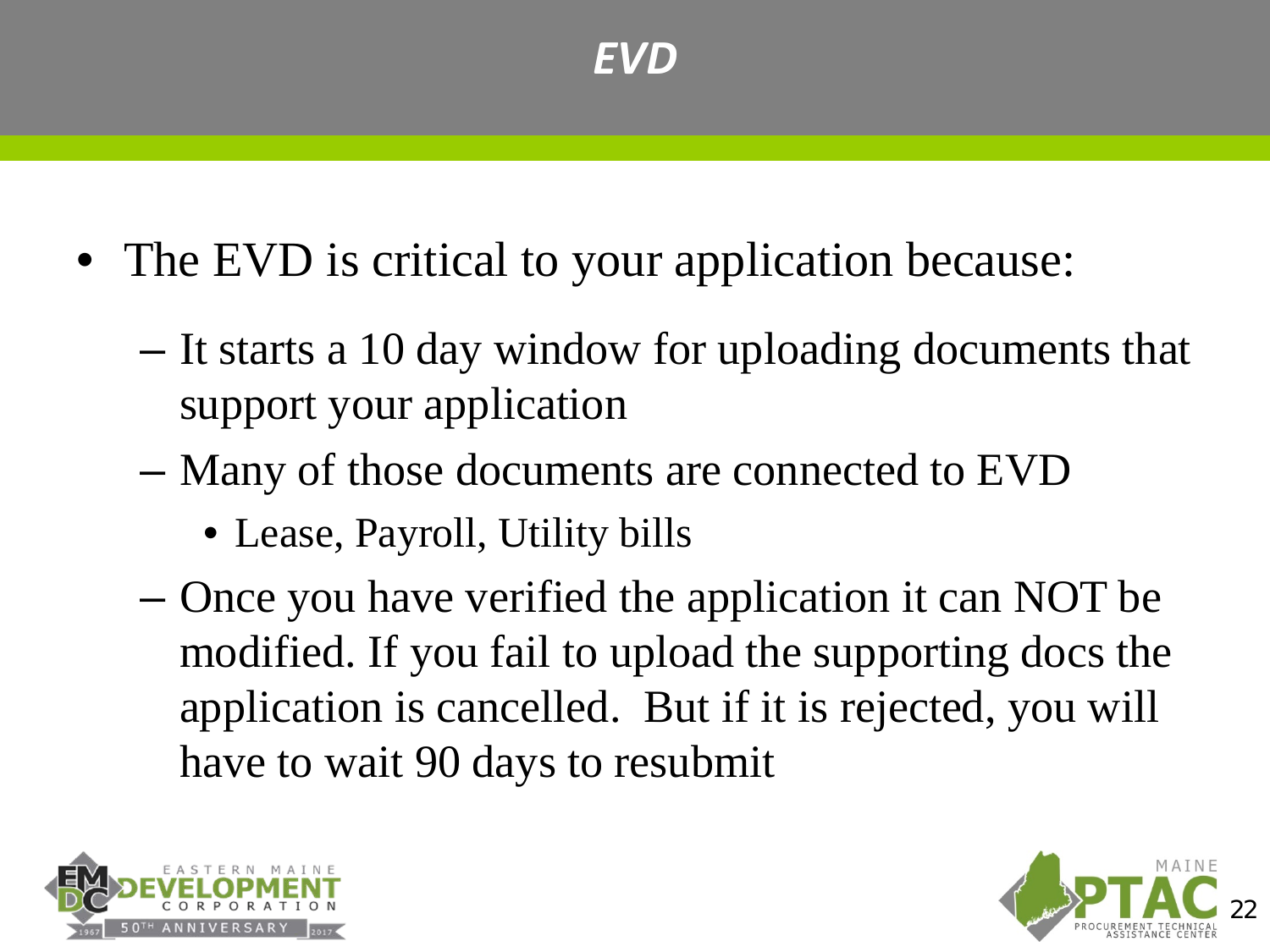#### *Supporting Documents*

- The application gets things started, but the supporting documents are what get you certified
- SBA uses the documentation to verify that you are in compliance with the HUBZone Program requirements
- Accuracy and consistency are key
- Supporting docs must cover the time of review (EVD)



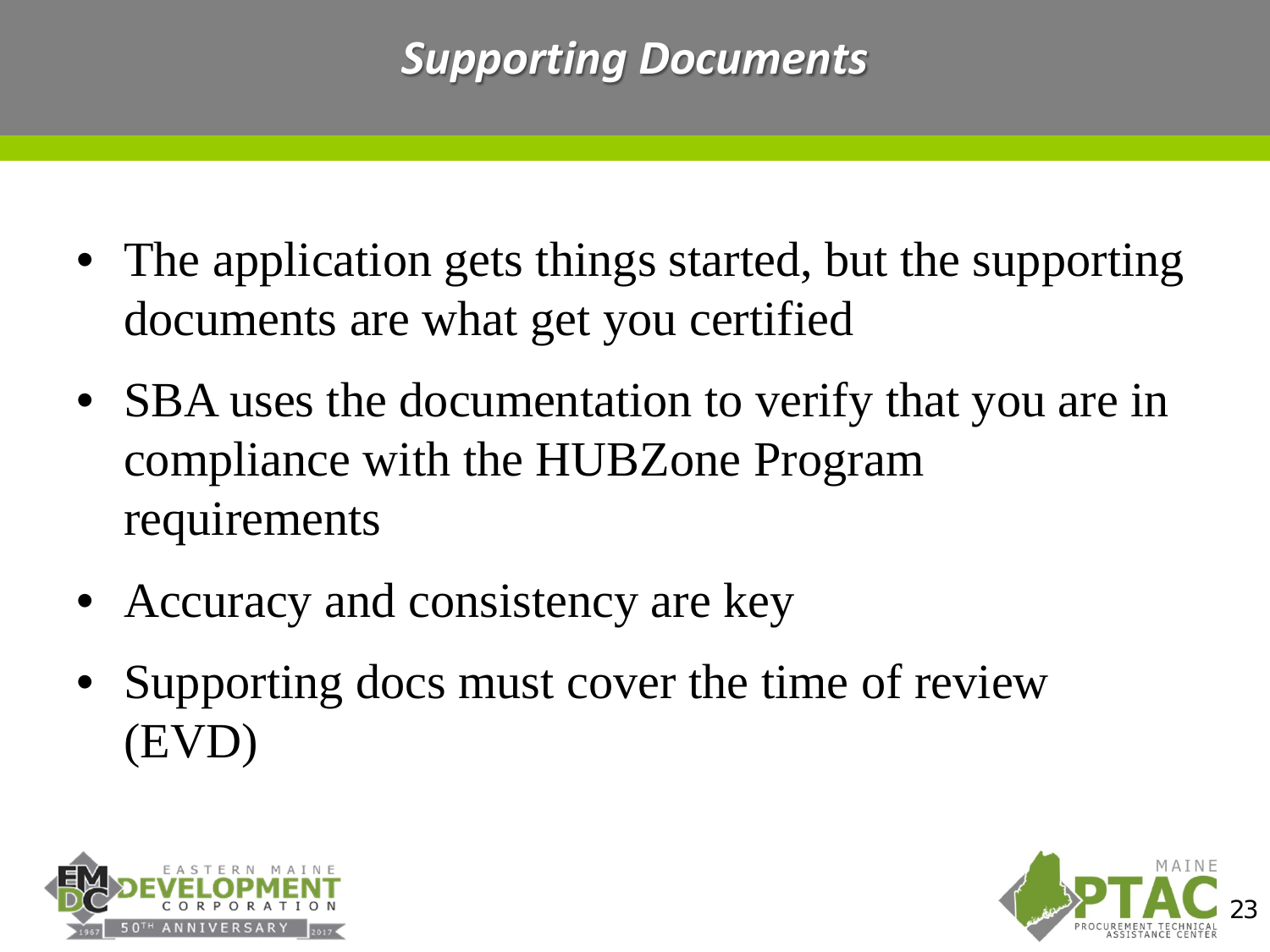Supporting documents are based on your ownership structure:

#### • **Corporations**

[https://www.sba.gov/sites/default/files/files/Supporting\\_Documentation\\_Request\\_-](https://www.sba.gov/sites/default/files/files/Supporting_Documentation_Request_-_Corporation.pdf) [\\_Corporation.pdf](https://www.sba.gov/sites/default/files/files/Supporting_Documentation_Request_-_Corporation.pdf)

#### • **Sole Proprietorships**

[https://www.sba.gov/sites/default/files/files/Supporting\\_Documentation\\_Request\\_-](https://www.sba.gov/sites/default/files/files/Supporting_Documentation_Request_-_SoleProprietorship.pdf) [\\_SoleProprietorship.pdf](https://www.sba.gov/sites/default/files/files/Supporting_Documentation_Request_-_SoleProprietorship.pdf)

#### • **Partnerships**

[https://www.sba.gov/sites/default/files/files/Supporting\\_Documentation\\_Request\\_-](https://www.sba.gov/sites/default/files/files/Supporting_Documentation_Request_-_Partnership.pdf) [\\_Partnership.pdf](https://www.sba.gov/sites/default/files/files/Supporting_Documentation_Request_-_Partnership.pdf)

#### • **LLCs**

[https://www.sba.gov/sites/default/files/files/Supporting\\_Documentation\\_Request\\_-](https://www.sba.gov/sites/default/files/files/Supporting_Documentation_Request_-_LLC.pdf) [\\_LLC.pdf](https://www.sba.gov/sites/default/files/files/Supporting_Documentation_Request_-_LLC.pdf)



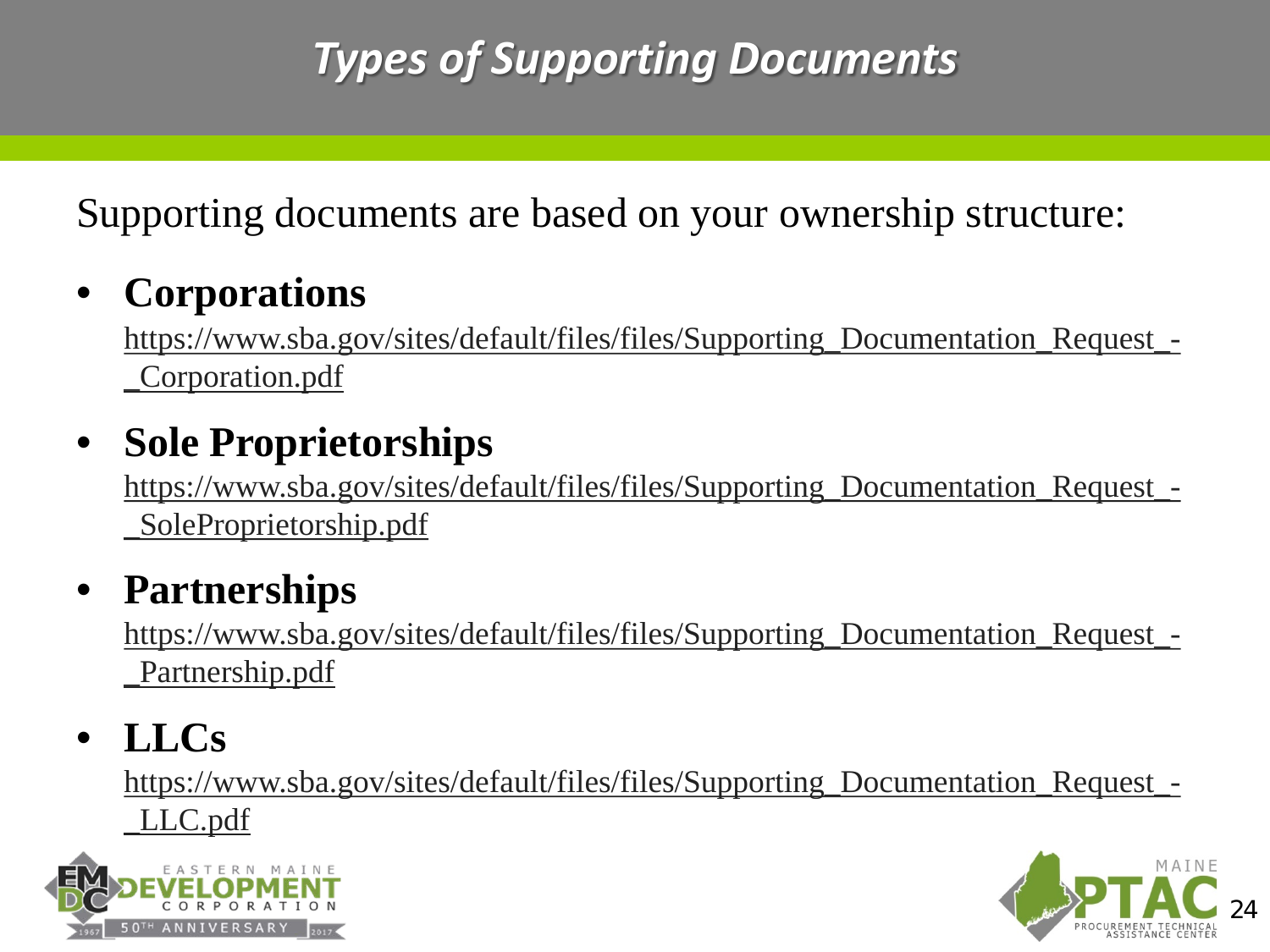#### *Supporting Documents*

#### **Supporting Document Categories**

- Principal Office
- 35% HubZone Residency
- Ownership and Control
- Signature Sheet
- Document Checklist



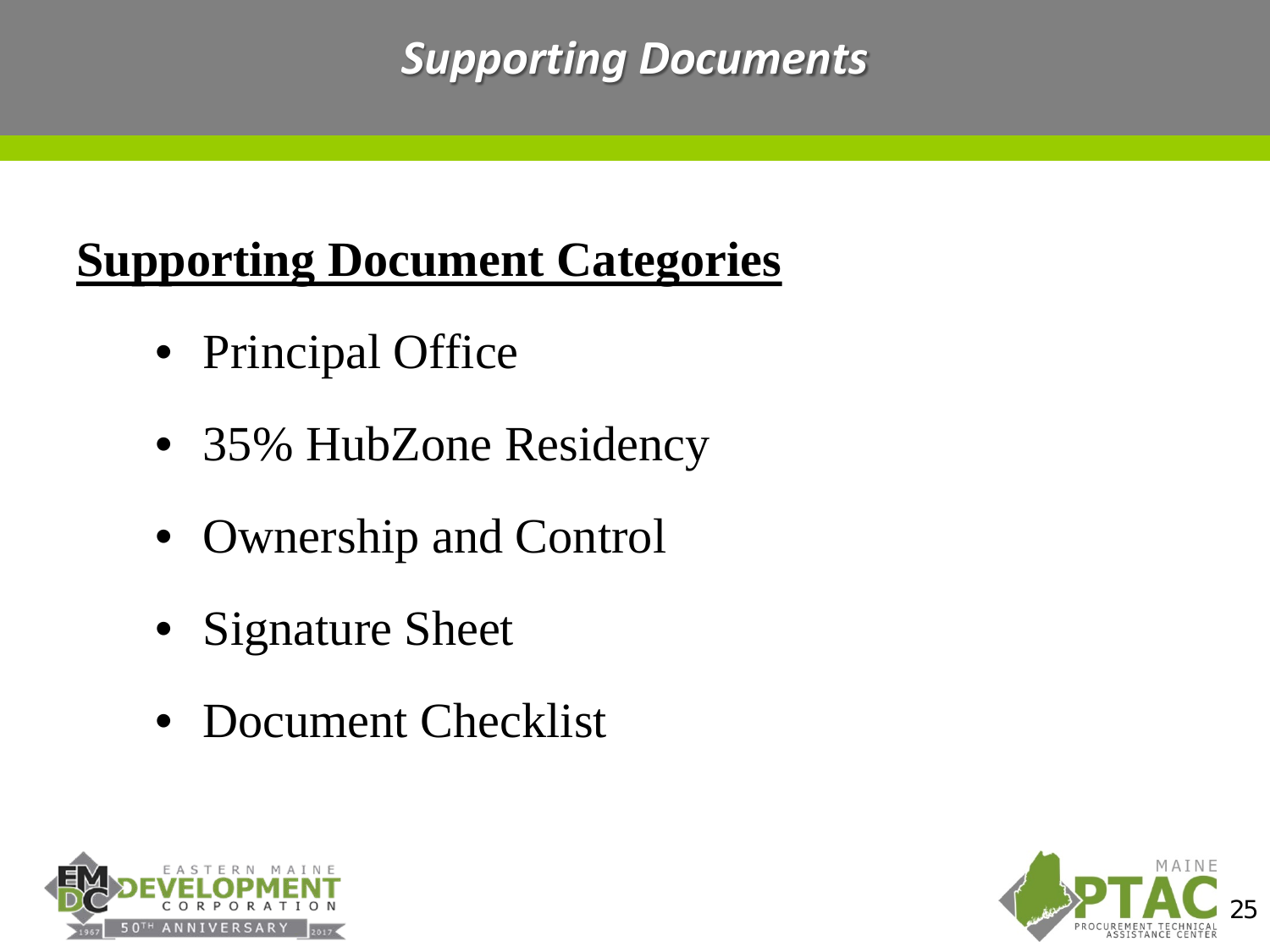#### *Supporting Documents – (cont)*

#### • **Principal Office**

- Lease/Rental Agreement/Deed
- Utility Bill
- Firm Location List
	- To include hours each employee works per week





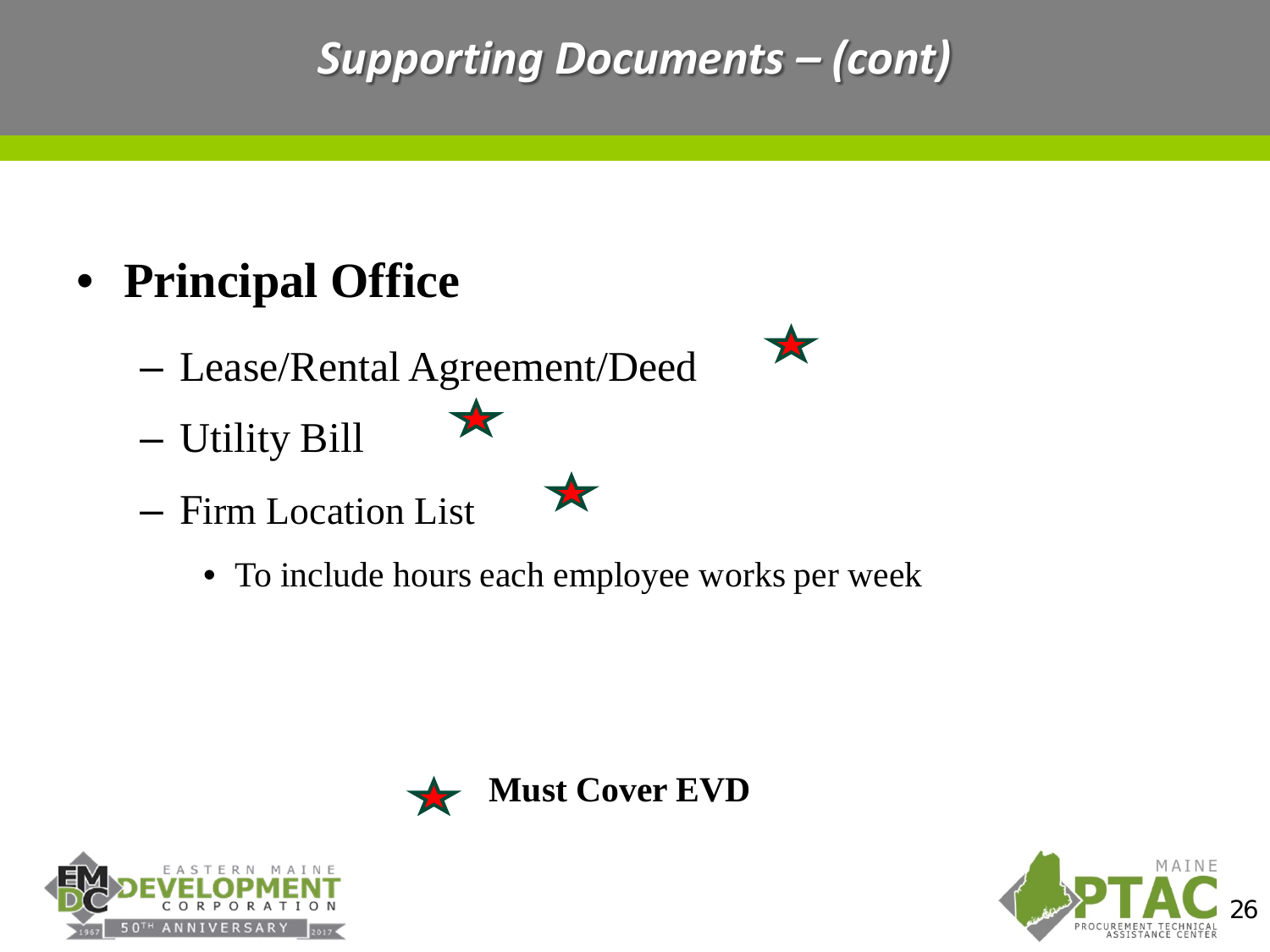#### *Supporting Documents – (cont)*

- **35% HUBZone Residency**
	- Payroll Records
	- Identification/ Proof of Residence for HUBZone Residents
	- HUBZone Map of HUBZone Residents' Addresses
	- Employee List  $\star$
	- Contractor List (if applicable)  $\rightarrow$



**Must Cover EVD**



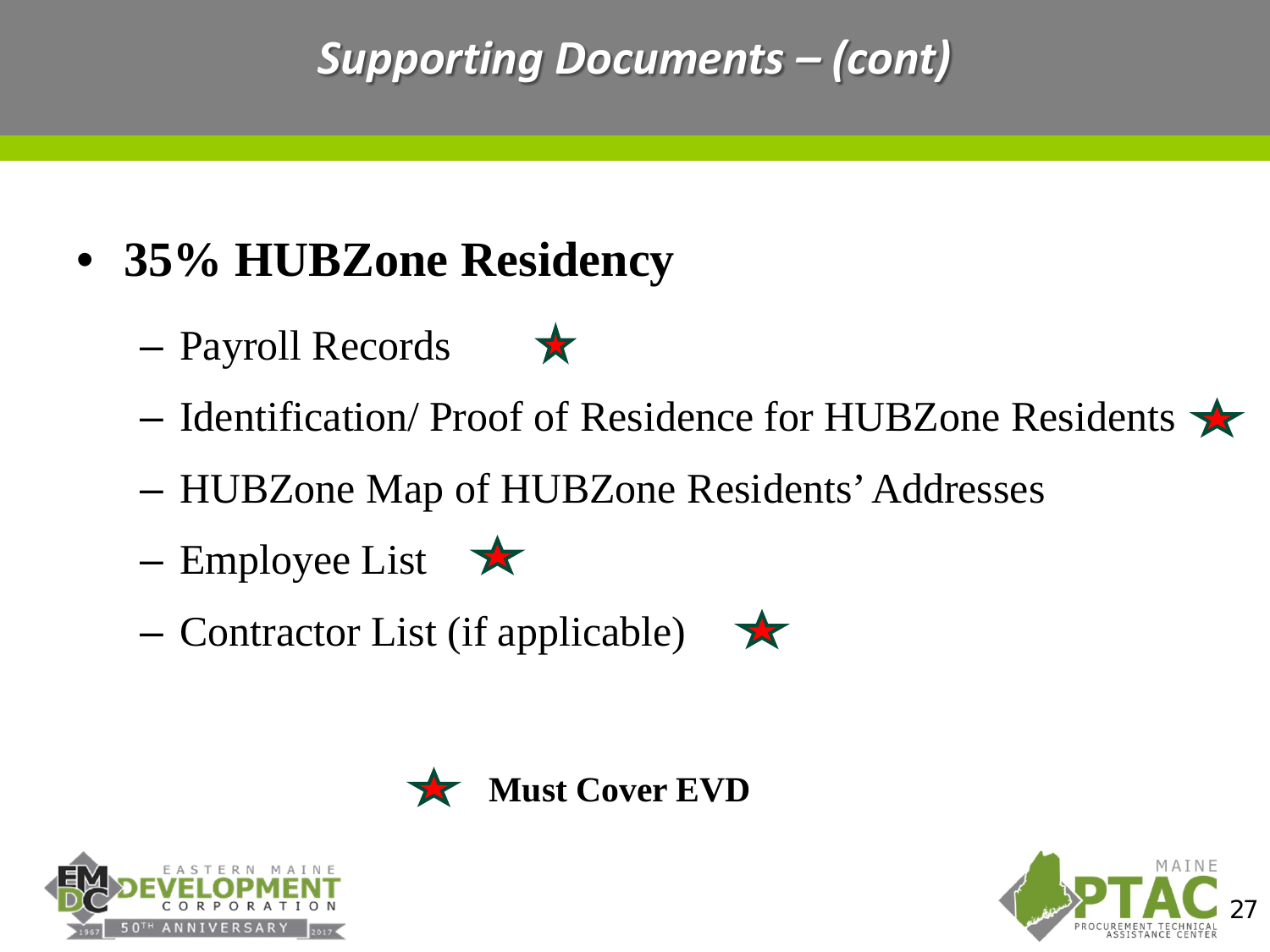#### *SBA HUBZone Map*

#### **SBA** HUBZone Map  $\mathbf{m}$ 叼  $\alpha$ Aroostook County, ME, USA  $\boldsymbol{\Omega}$ Aroostook County, ME, USA  $\bullet$ 138 46.819941°, -68.476606° **Light Gray** Ð D Q Qualified HUBZone NEW BRUNSWICK ŋ  $\Box$ **Designations Show Details** Legend 55 Qualified HUBZones O County ା Census Tract  $\sqrt{2}$  $\boldsymbol{\triangledown}$ County **Local Information Show Details**  $\boxed{\mathbf{v}}$ Indian Land **Expiring HUBZones** 1 因 闪 **V** *Redesignated* **Printable Version** Share Map Disaster Area

**<https://maps.certify.sba.gov/hubzone/map>**





**HUBZone Program** 

Help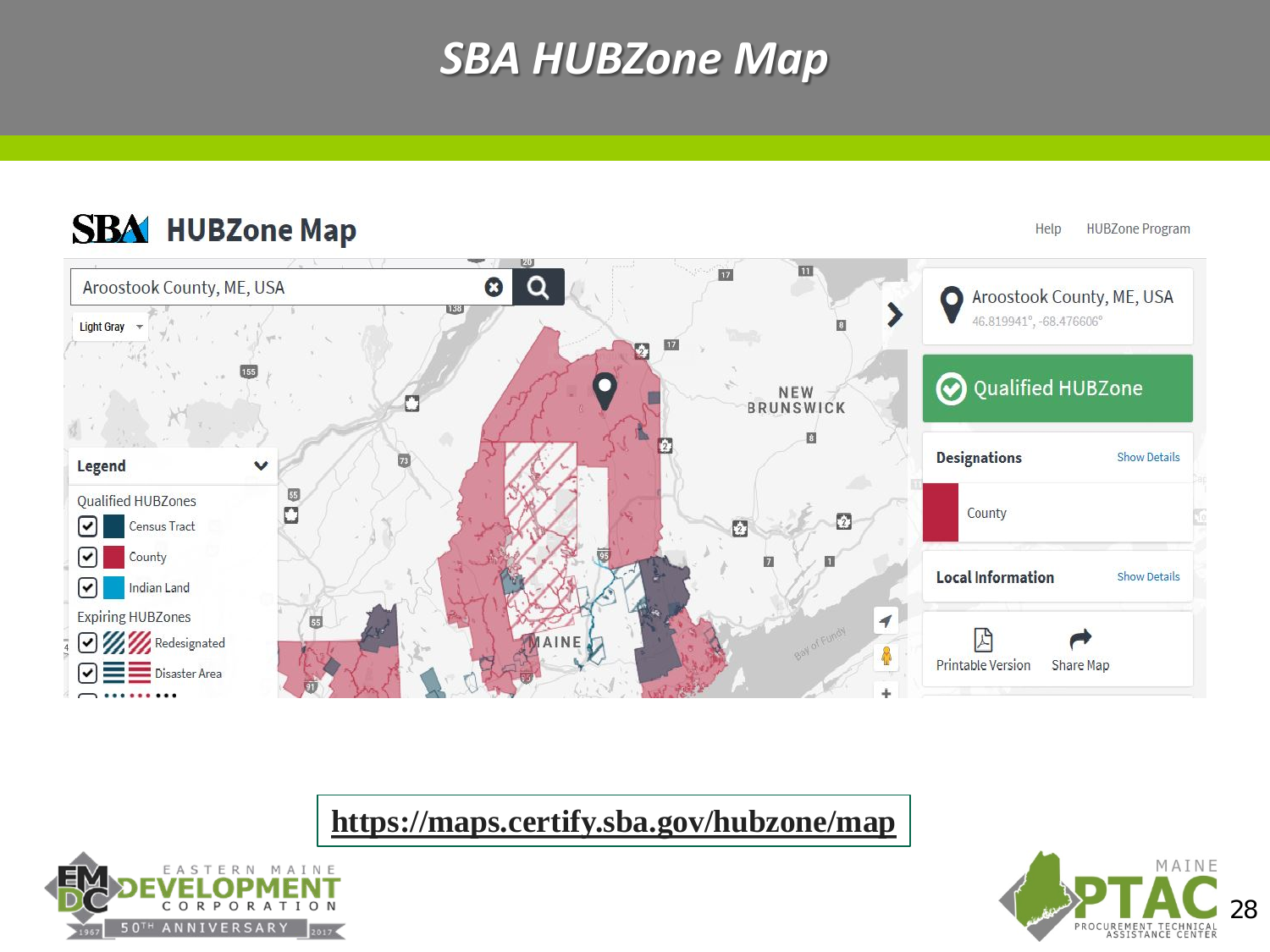#### *Supporting Documents – LLC (cont)*

#### • **Ownership and Control**

– Proof of Citizenship for firms at least 51% owned by US  $Citizen \rightarrow \blacktriangleright$ 

#### • **Company Ownership Structure Documents**

- DBA (Doing Business As) Certificate.
- Articles of Organization and any amendments.
- Certificate of Organization with the Secretary of State seal.
- Operating Agreement and any amendments.
- Other key ownership documents





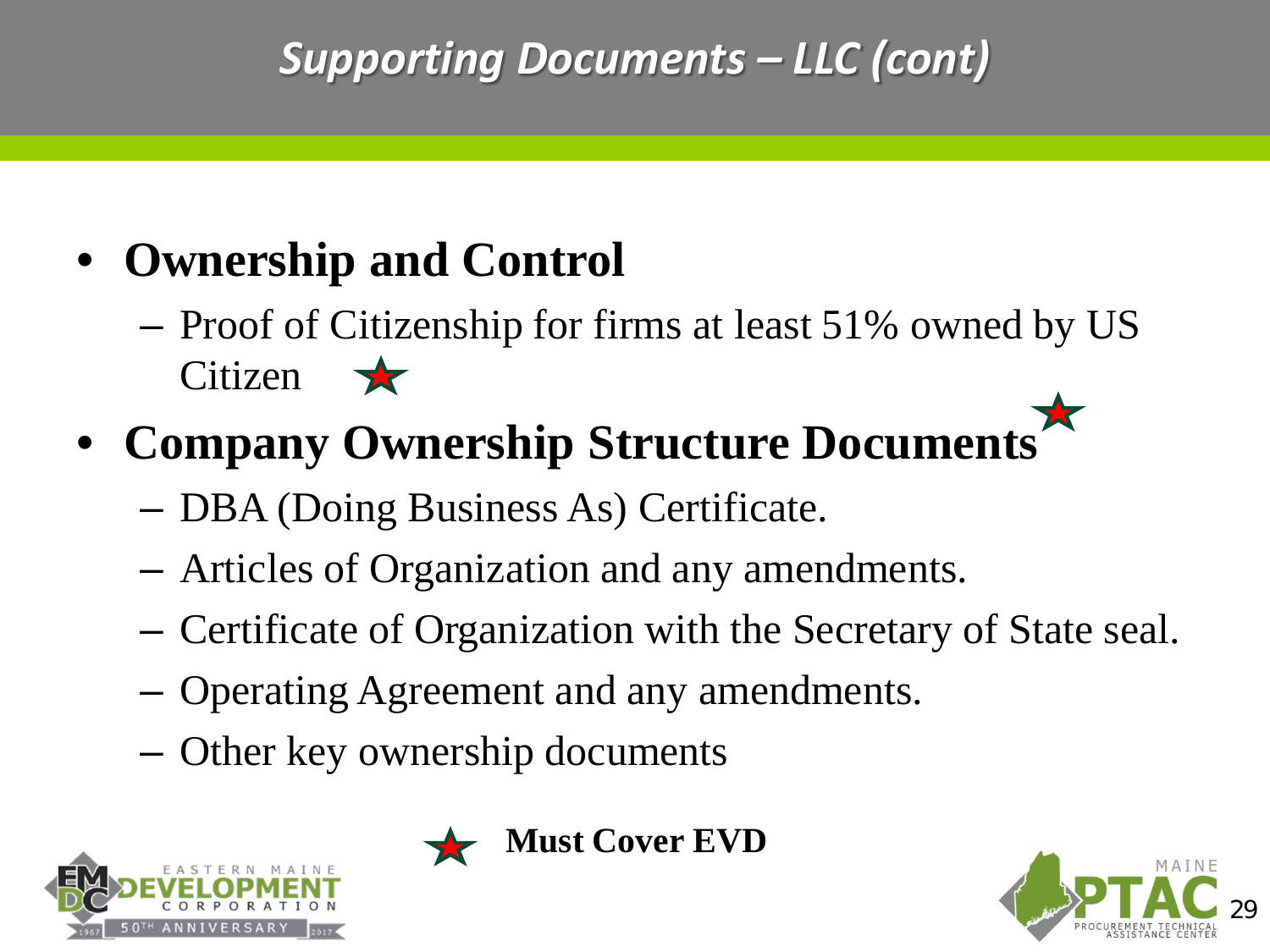#### *Supporting Documents – LLC (cont)*

#### • **Signature Sheet**

- Signed HUBZone Program Certification Signature Sheet
- In addition to the electronic copy, SBA must receive the original copy of the HUBZone Program Certification Signature Sheet

#### • **Document Checklist**



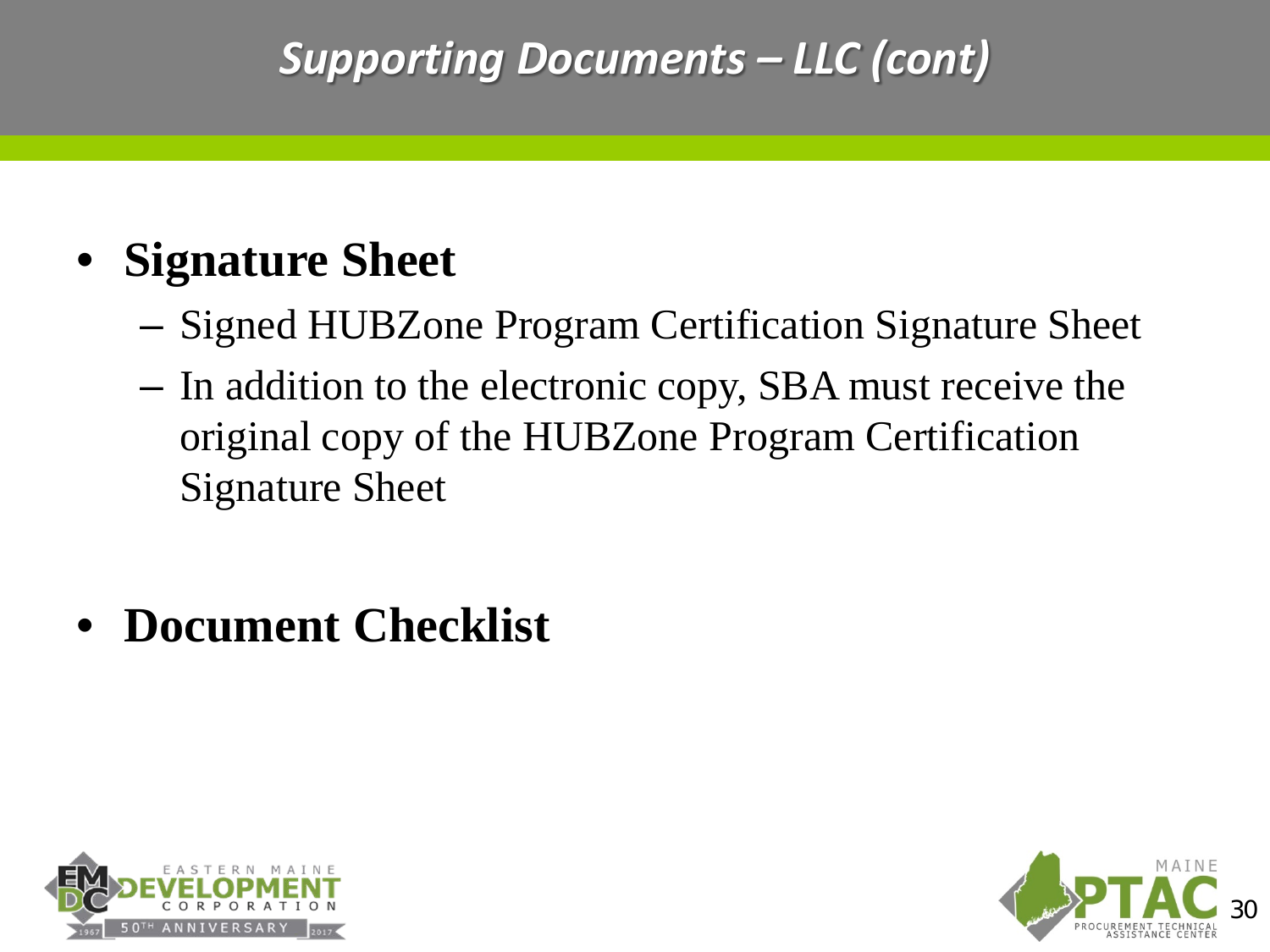#### *Prepare Documents for Upload -*

- Group the documents by the heading from the document checklist and combine them into PDF files labeled with the application number and the appropriate heading, as follows:
	- Application XXXXX Principal Office.pdf
	- Application XXXXX 35% HUBZone Residency.pdf
	- Application XXXXX Ownership and Control.pdf
	- Application XXXXX Signature Sheet.pdf
	- Application XXXXX Document Checklist.pdf



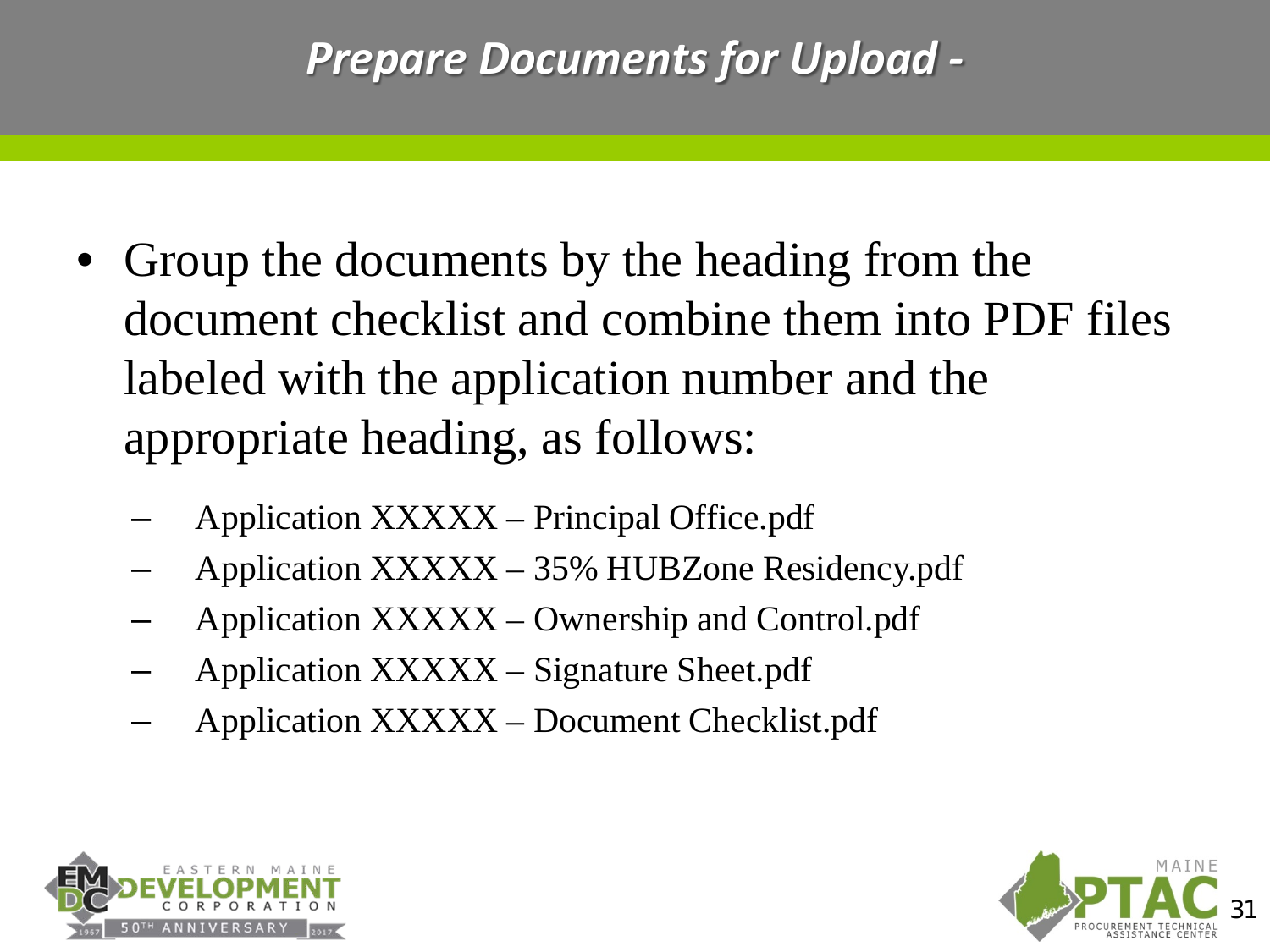#### *Upload Supporting Documents*

- Go to<https://sft.sba.gov/envelope/HUBZone>
	- That opens an e-mail to SBA
	- Enter Recipient: HUBZonedocuments@sba.gov, if not already auto populated
	- Enter Subject: [application number and firm's name]
	- Attach the PDF files



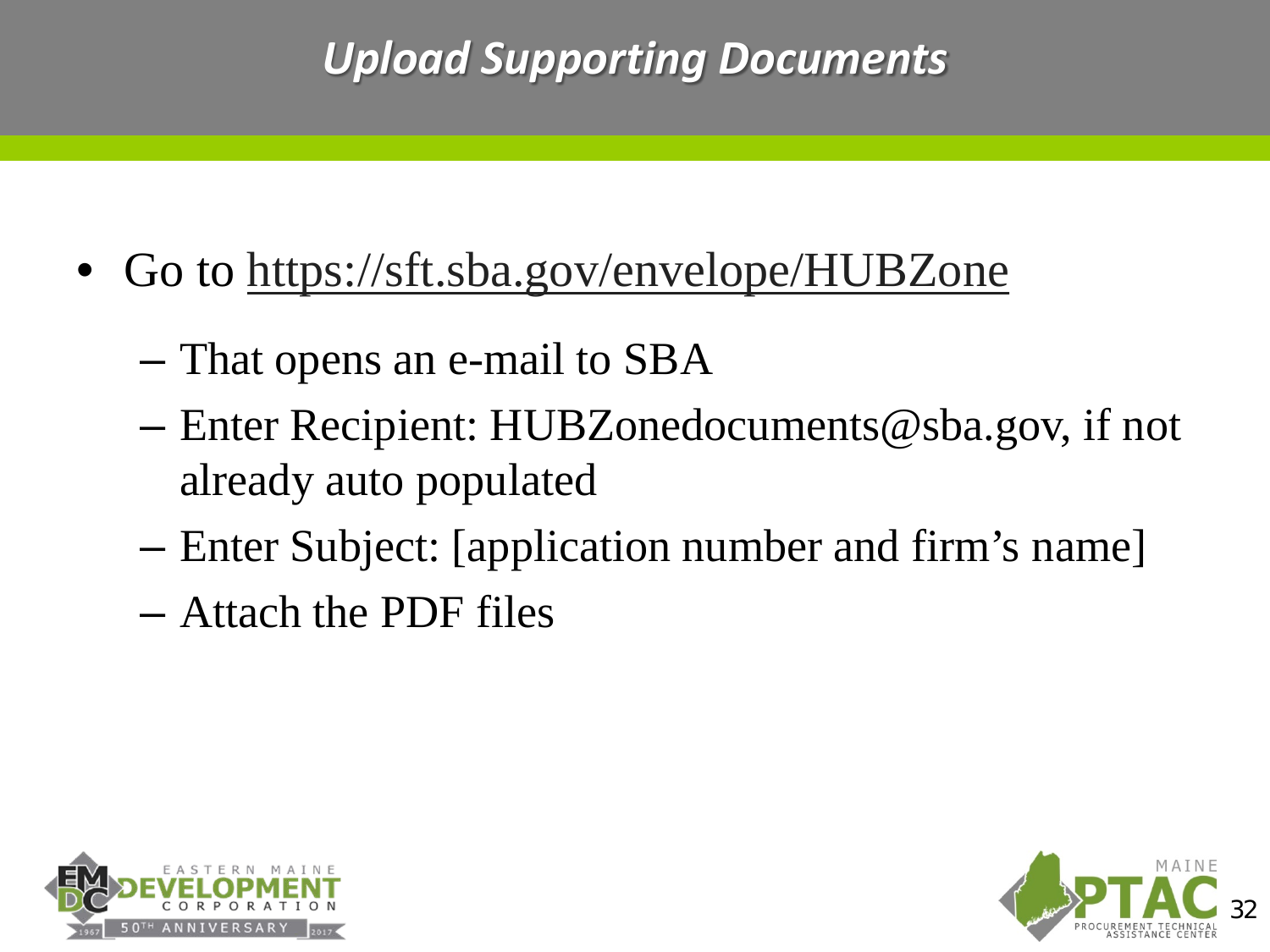#### **HUBZone Early Applicant Engagement Initiative**

- Maine PTAC is in a pilot program with the Office of HUBZone Program to help streamline the application process in order to increase the likelihood that firms applying for certification as 'qualified HUBZone small business concerns,' are substantially 'procurementready' at the time that they submit their applications
- Maine PTAC will conduct a HUBZone Screening process to provide detailed information concerning the company and back up documents, thereby speeding up the Certification process.



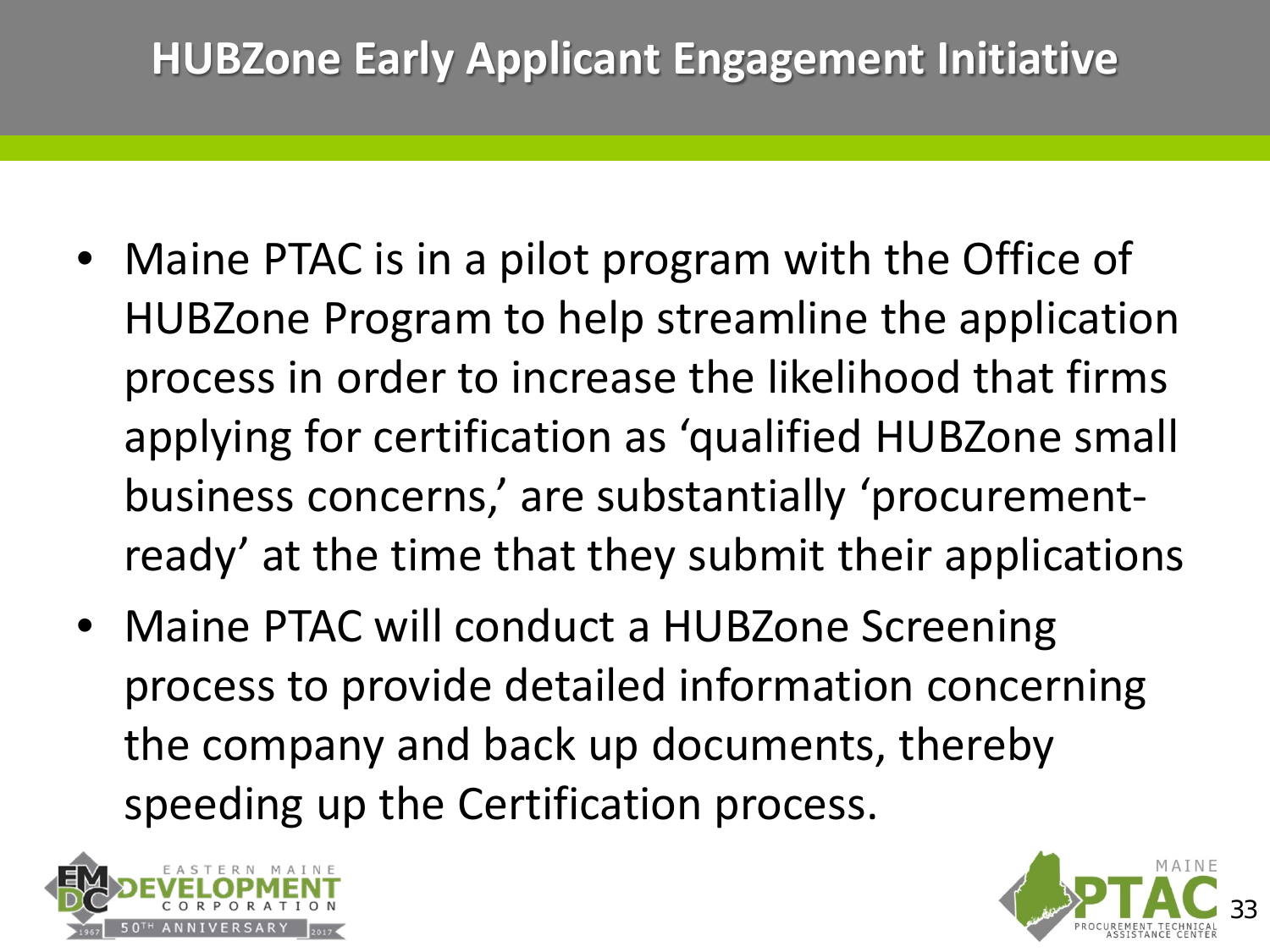# *Who is Maine PTAC and How Can We Help?*



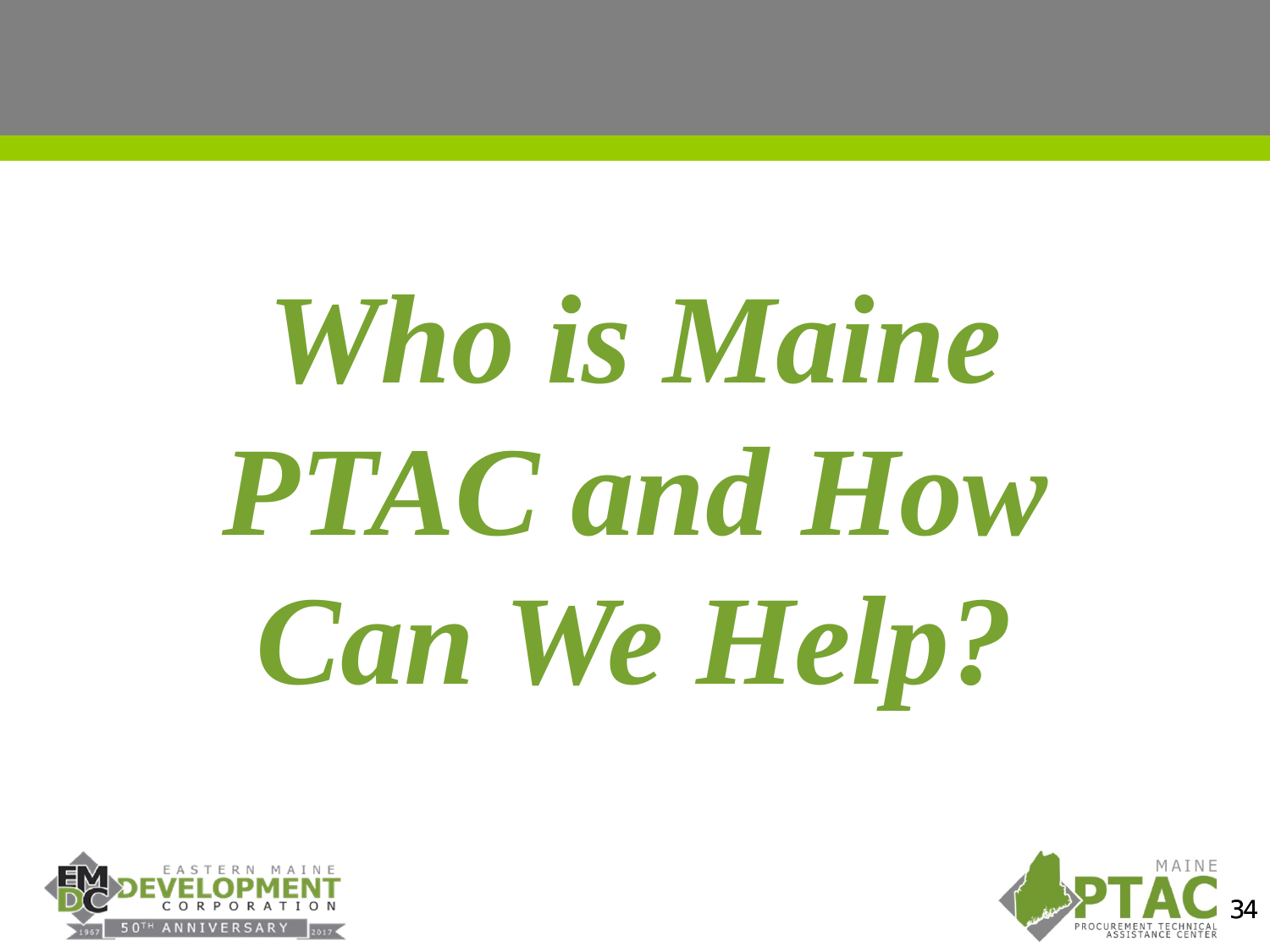#### **Maine Procurement Technical Assistance Center**

- **Small Business Program of the Department of Defense – funded through Defense Logistics Agency (DLA)**
- **Matching funding from the State of Maine DECD**
- **Part of a Nationwide program of 98 Procurement Technical Assistance Centers**
- **Clients are Maine businesses who want to do business with federal, state, and/or local governments**





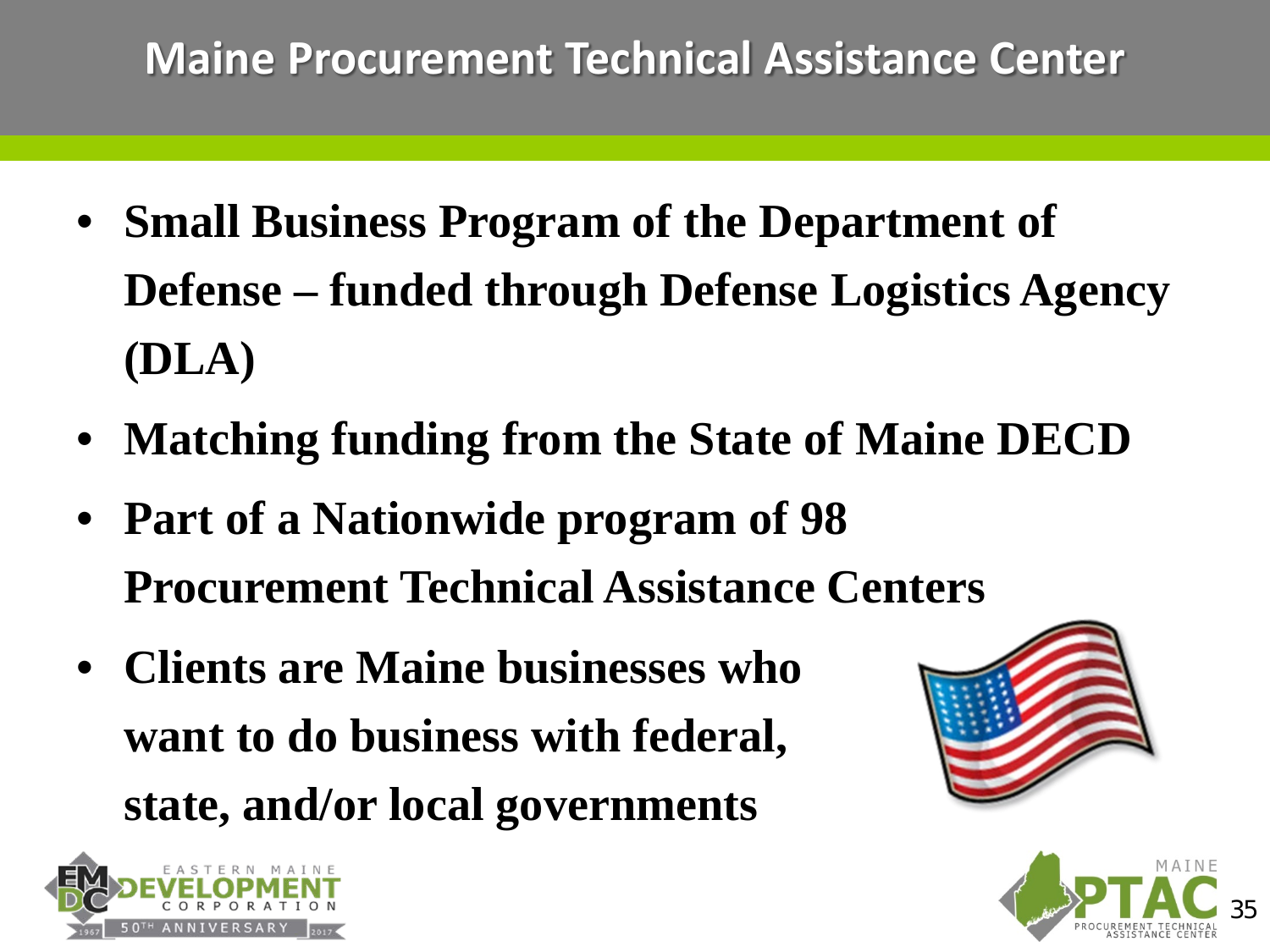#### *Maine PTAC Services – In General*

- One-on-One Counseling & Group Training
- Bid Match Service
- Networking events
- Assistance with Federal Acquisition Regulations
- Workshops/Training Events
- Past Procurement Histories (National Stock Numbers)
- Assistance with Federal and State Registrations
- Proposal Review
- Subcontracting Assistance
- Market Research

#### *ALMOST anything else*



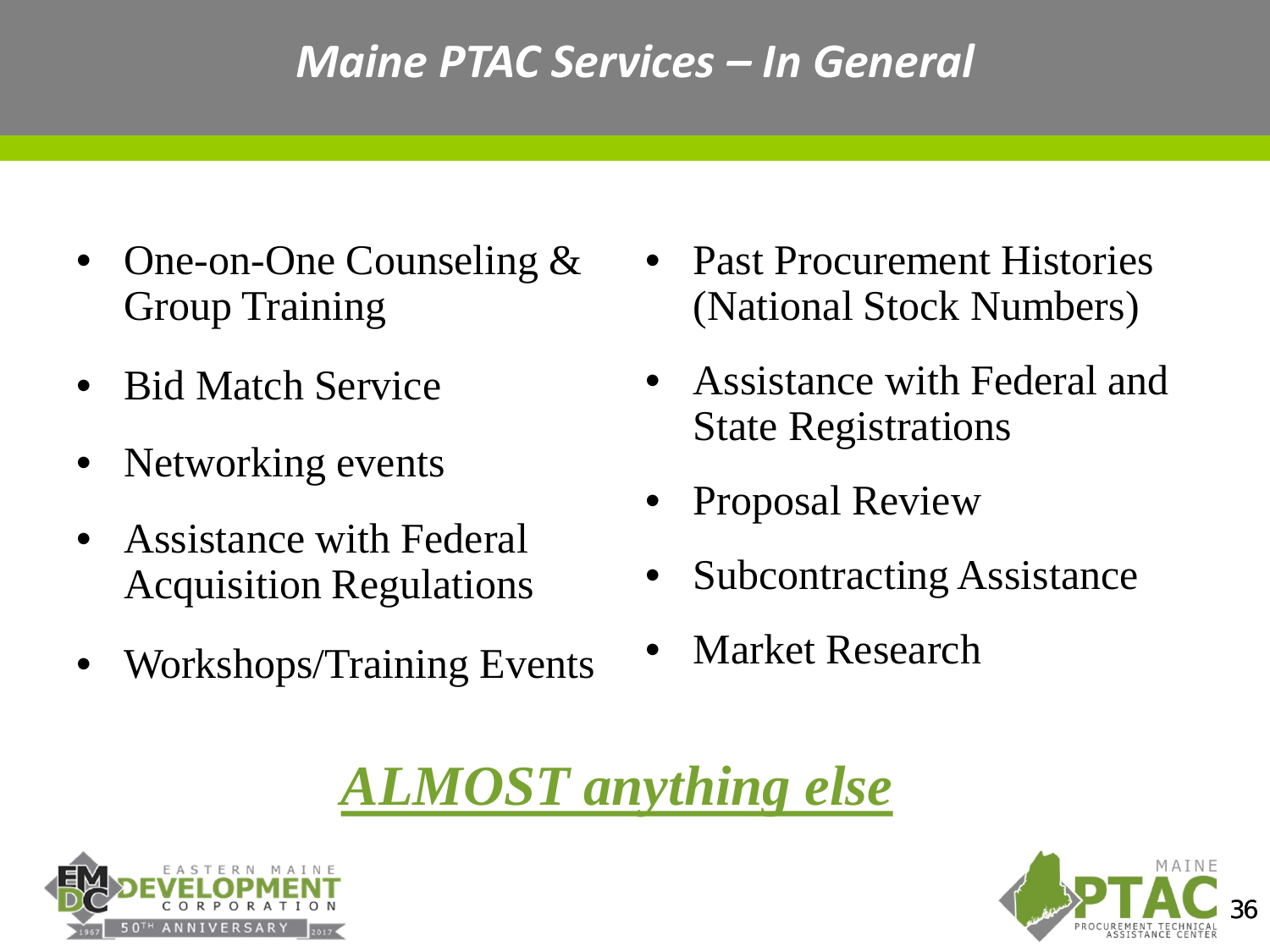#### *HUBZone Elements That We Can Help With*

- We can help you understand the rules and process
- We can help you collect the data for the application and walk you through it
- We can help you collect the supporting documents
- We can assist you with the on-line application process
- Once you are approved, we can help you find HUBZone opportunities
- We can assist with bidding on them and managing them later